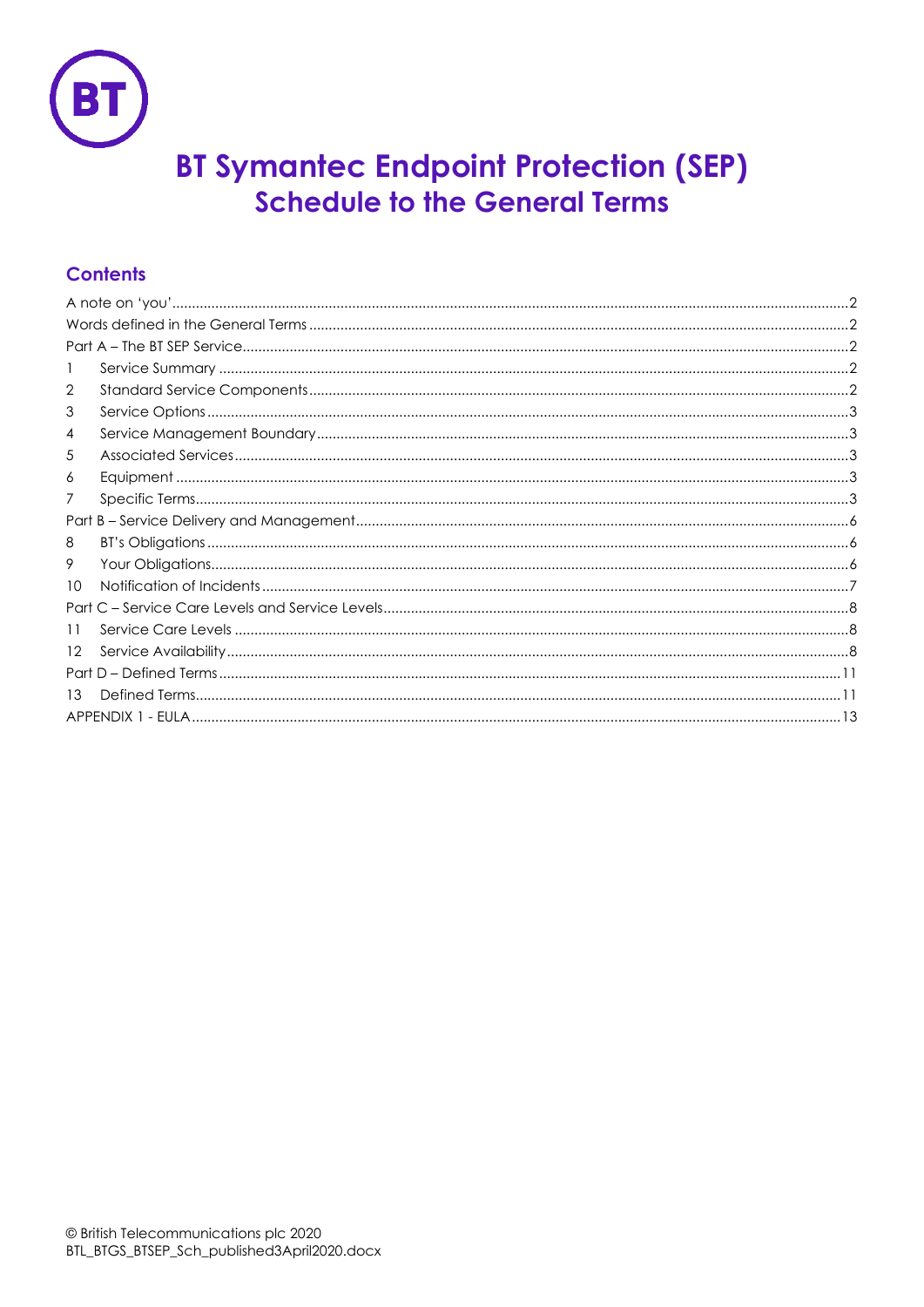

#### <span id="page-1-0"></span>**A note on 'you'**

'You' and 'your' mean the Customer.

#### <span id="page-1-1"></span>**Words defined in the General Terms**

Words that are capitalised but have not been defined in this Schedule have the meanings given to them in the General Terms.

# <span id="page-1-2"></span>**Part A – The BT SEP Service**

#### <span id="page-1-3"></span>**1 Service Summary**

- 1.1 BT will provide you with a right to access and use a cloud based endpoint protection platform. The Service is comprised of:
	- 1.1.1 the Standard Service Components; and
	- 1.1.2 the Service Options, if any, as set out in any applicable Order,

up to the point of the Service Management Boundary as set out in Paragraph [4](#page-2-1) ("**BT SEP Service**").

#### <span id="page-1-4"></span>**2 Standard Service Components**

BT will provide you with the following standard service components ("**Standard Service Components**") in accordance with the details as set out in any applicable Order;

- <span id="page-1-6"></span>2.1 **SEP Portal**: This is a portal that provides you with a right to access and use the BT SEP Service enabling you to protect the selected Devices from malware, including trojans, worms, viruses, zero-day threats, targeted advanced persistent threats and rootkits.
- 2.2 **SOC**: Is a functionality of the BT SEP Service which allows a Device to be monitored by utilising customer data traffic in order to detect any security incidents. The SOC provides you with the following:
	- 2.2.1 Where an alert is detected, a warning will be raised and reported to you, you can access the SEP Portal to confirm and initiate any corrective investigation. Once the Incident is resolved you will respond with confirmation to BT that the event is closed.
	- 2.2.2 You may report high levels of medium severity alerts, which will be logged by the BT support team as set out in Paragrap[h 3](#page-2-0) below and then passed to the SOC for further investigation.

#### 2.3 **First Line Support – Service Desk**

2.3.1 The first line support (Service Desk) will receive reports from you, and use structured questions to record the details of the Incident which you report to BT. BT will generate a Ticket which will then be sent to the second line support.

#### <span id="page-1-5"></span>2.4 **Second Line Support – Cyber Analysts within the SOC**

- 2.4.1 The second line support;
	- (a) provides monitoring and troubleshooting related to SOC operations working with BT SEP Service technologies and other core network security products;
	- (b) determines critical system and data integrity;
	- (c) provides for new analytic methods for detecting threats; and
	- (d) will escalate to the third line support, in relation to Incidents with BT SEP Service management environment.
	- (e) will receive and implement your Simple Service Requests and, once complete, confirm these changes to you via the Change Management Portal.

## 2.5 **Third Line Support – Supplier Support Team**

2.5.1 Third line support (provided by the Supplier) will deal with escalations from second line support (provided by BT) as set out in Paragraph [2.4,](#page-1-5) and use the investigations carried out by BT to support an Incident effectively.

#### 2.6 **Incursion**

- 2.6.1 **Network Intrusion Prevention, URL and Firewall Policies**: is a network threat protection technology which analyses incoming and outgoing traffic and aims to block threats while they travel through the network before hitting endpoints. BT provides rules based firewall and browser protection to protect you against web-based attacks.
- 2.6.2 **Application Behavioural Control**: which controls file and registry access and how processes are allowed to run.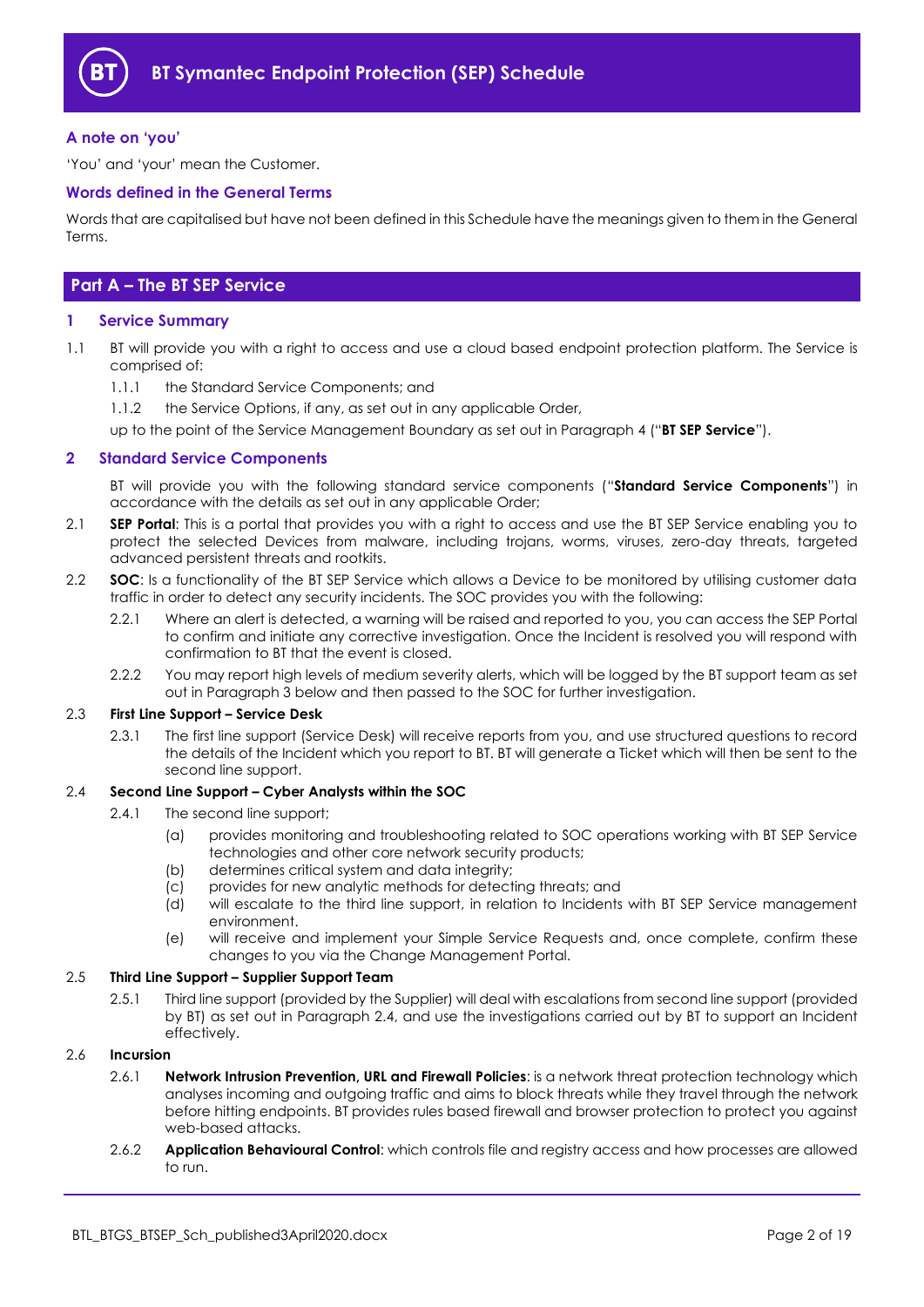

- 2.6.3 **Device Control**: BT will restrict access to selected hardware to enable you to control what types of Devices can upload or download information. BT can also provide additional external media control, combined with Device control to offer you more flexible control policies.
- 2.6.4 **Memory Exploit Mitigation**: this is a signature-less technology which aims to neutralise zero-day exploits in popular software that have not been patched and detects malware to prevent infection.
- 2.6.5 **File Reputation Analysis**: BT utilises a global intelligence network to correlate tens of billions of linkages between users, files, and websites to proactively block more threats and defend you against rapidly mutating malware. BT analyses file attributes to identify if a file is good or bad and assign a reputation score before the file arrives at the endpoint. Utilising file reputation analysis ensures that only 'at-risk' files are scanned, reducing the overall scan time.
- 2.6.6 **Machine Learning**: is an advanced machine learning program on the endpoint which aims to stop new and unknown threats and thereby reduce dependence on signatures. Utilising samples of good and bad files in the global intelligence network in order to train the machine learning and thereby result in a low false positive rate.
- 2.6.7 **Emulation**: is a high-speed emulator which detects hidden malware, and causes threats to reveal themselves.
- 2.6.8 **Anti-virus File Protection**: is a signature-based antivirus and advanced file software to look for and eradicate malware on a system to protect against viruses, worms, trojans, spyware, bots, adware, and rootkits.
- 2.6.9 **Behavioural Monitoring**: this monitors file behaviours within the BT SEP Service which leverages machine learning to aim to provide zero-day protection, by preventing new and unknown threats in real-time to determine file risk and prevent the risk of infection.
- 2.6.10 **Network Intrusion Prevention, URL and Firewall Policies**: BT will analyse any incoming and outgoing data in order to block threats to your data while they travel through the network.

## <span id="page-2-0"></span>**3 Service Options**

There are currently no Service Options available for the BT SEP Service.

#### <span id="page-2-1"></span>**4 Service Management Boundary**

- <span id="page-2-7"></span>4.1 BT will provide and manage the BT SEP Service in accordance with Parts B and C of this Schedule and as set out in any applicable Order up to the Cyber Defence Manager in the cloud.
- 4.2 BT will have no responsibility for the BT SEP Service outside the Service Management Boundary.
- 4.3 BT does not make any representations, whether express or implied, about whether the BT SEP Service will operate in combination with any Customer Equipment or other equipment and software.

# <span id="page-2-2"></span>**5 Associated Services**

- <span id="page-2-6"></span>5.1 You will have the following services in place that will connect to the BT SEP Service which is necessary for the BT SEP Service to function and will ensure that these services meet the minimum technical requirements that BT specifies:
	- (a) an IP connection allowing BT SEP Service to connect to the cloud based Cyber Defence Manager ("**Enabling Service**").
- 5.2 If BT provides you with any services other than the BT SEP Service (including, but not limited to any Enabling Service) this Schedule will not apply to those services and those services will be governed by their separate terms.

#### <span id="page-2-3"></span>**6 Equipment**

6.1 BT does not make any representations, whether express or implied, about whether the BT SEP Service will operate in combination with any Customer Equipment or other equipment and software.

#### <span id="page-2-4"></span>**7 Specific Terms**

# <span id="page-2-5"></span>7.1 **Minimum Period of Service and Renewal Periods**

- 7.1.1 You may request an extension to the BT SEP Service for a Renewal Period by Notice in writing to BT at least 90 days before the end of the Minimum Period of Service or Renewal Period ("**Notice of Renewal**").
- 7.1.2 If you issue a Notice of Renewal in accordance with Paragraph [7.1.1,](#page-2-5) BT will, subject to agreement of a Notice to Amend, extend the BT SEP Service for the Renewal Period and both of us will continue to perform each of our obligations in accordance with the Contract.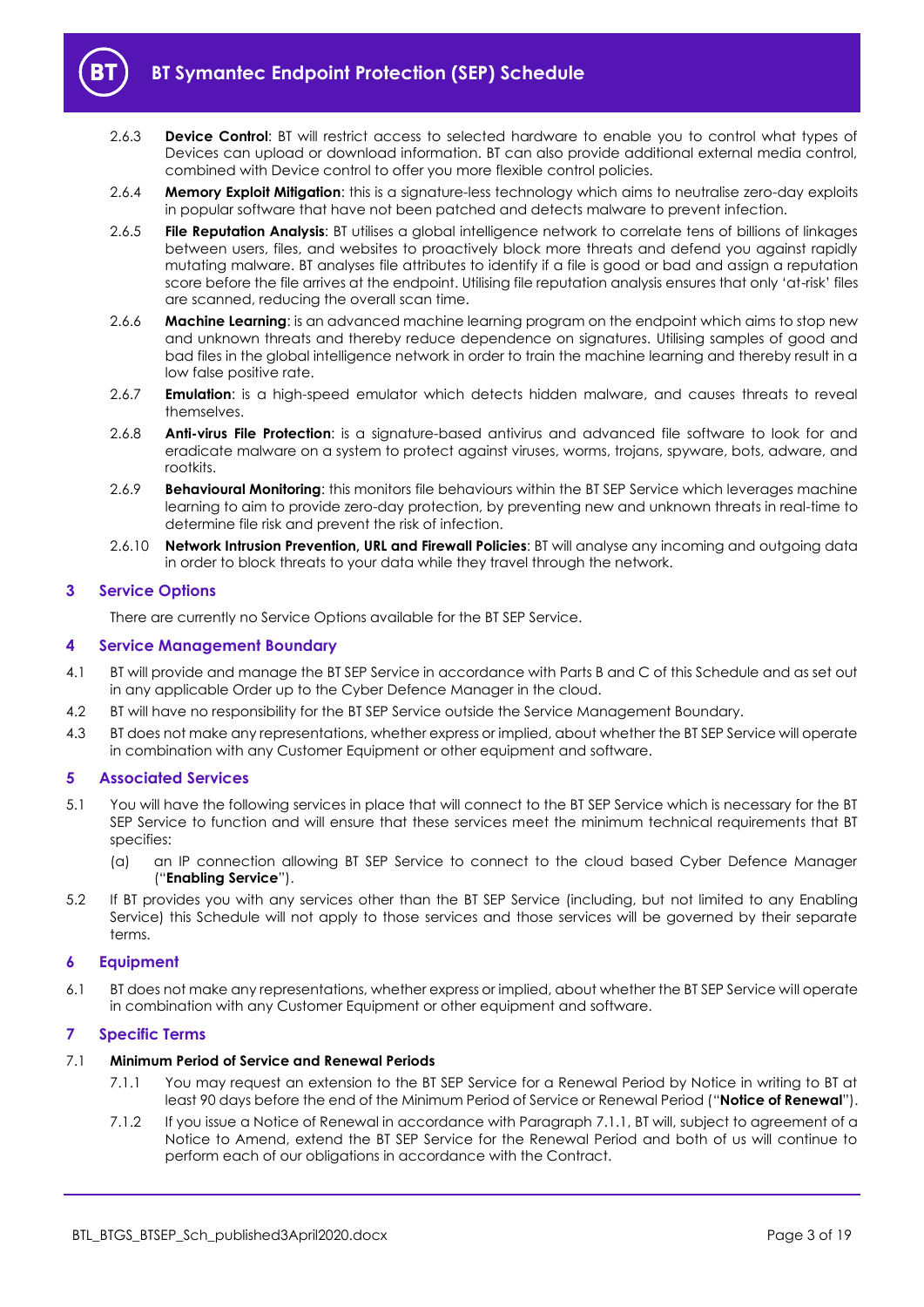

7.1.3 If you do not issue a Notice of Renewal in accordance with Paragrap[h 7.1.1,](#page-2-5) BT will cease delivering the BT SEP Service at the time of 23:59 on the last day of the Minimum Period of Service or Renewal Period.

### <span id="page-3-3"></span>7.1.4 **Notice to Amend**

- (a) BT may propose changes to this Schedule, the General Terms or the Charges (or any of them) by giving you Notice at least 90 days prior to the end of the Minimum Period of Service and each Renewal Period ("**Notice to Amend**").
- <span id="page-3-0"></span>(b) Within 10 days of any Notice to Amend, you will provide BT Notice:
	- (i) agreeing to the changes BT proposed, in which case those changes will apply from the beginning of the following Renewal Period;
	- (ii) requesting revisions to the changes BT proposed, in which case both of us will enter into good faith negotiations for the remainder of that Minimum Period of Service or Renewal Period, as applicable, and, if agreement is reached, the agreed changes will apply from the beginning of the following Renewal Period; or
	- (iii) terminating the Contract at the end of the Minimum Period of Service or Renewal Period, as applicable.
- <span id="page-3-1"></span>(c) If we have not reached agreement in accordance with Paragraph [7.1.4\(b\)\(ii\)](#page-3-0) by the end of the Minimum Period of Service or the Renewal Period, the terms of this Schedule will continue to apply from the beginning of the following Renewal Period unless you give Notice in accordance with Paragraph [7.1.4\(b\)\(iii\)](#page-3-1) or BT may give Notice of termination, in which case BT will cease delivering the BT SEP Service at the time of 23:59 on the last day of the Minimum Period of Service or subsequent Renewal Period as applicable.

#### 7.2 **Customer Committed Date**

- 7.2.1 If you request a change to the BT SEP Service or any part of the BT SEP Service, then BT may revise the Customer Committed Date to accommodate that change.
- 7.2.2 BT may expedite delivery of the BT SEP Service for operational reasons or in response to a request from you, but this will not revise the Customer Committed Date.

## <span id="page-3-2"></span>7.3 **EULA**

- 7.3.1 BT will only provide the BT SEP Service if you have entered into the end user licence agreement with the Supplier in the form set out at Appendix 1, as may be amended or supplemented from time to time by the Supplier ("**EULA**").
- 7.3.2 You will observe and comply with the EULA for all and any use of the applicable Software.
- 7.3.3 If you do not comply with the EULA, BT may restrict or suspend the BT SEP Service upon reasonable Notice, and:
	- (a) you will continue to pay the Charges for the BT SEP Service until the end of the Minimum period of Service or Renewal Period; and
	- (b) BT may charge a re-installation fee to re-start the BT SEP Service.
- 7.3.4 You will enter into the EULA for your own benefit and the rights, obligations, acknowledgements, undertakings, warranties and indemnities granted in accordance with the EULA are between you and the Supplier and you will deal with the Supplier with respect to any loss or damage suffered by either of you as such loss or damage will not be enforceable against BT.
- 7.3.5 Where the EULA is presented in a 'click to accept' function and you require BT to configure or install Software on your behalf, BT will do so as your agent and bind you to the EULA.

# 7.4 **Invoicing**

- 7.4.1 BT will invoice you for the following Charges in the amounts set out in any applicable Order:
	- (a) Installation Charges, on the Service Start Date, or where the installation period is estimated to be longer than one month, monthly in arrears starting from when you place an Order until the Service Start Date;
	- (b) Recurring Charges, annually in advance or monthly in advance on the first day of the relevant month. The monthly payment option incurs a seven percent premium over annual billing and for any period where the BT SEP Service is provided for less than one month, the Recurring Charges will be calculated on a daily basis;
	- (c) Professional Services Charges; and
	- (d) Any other Charges as set out in any applicable Order.
- 7.4.2 BT may invoice you for any of the following Charges in addition to those set out in any applicable Order:
	- (a) Charges for investigating Incidents that you report to BT where BT finds no Incident or that the Incident is caused by something for which BT is not responsible under the Contract;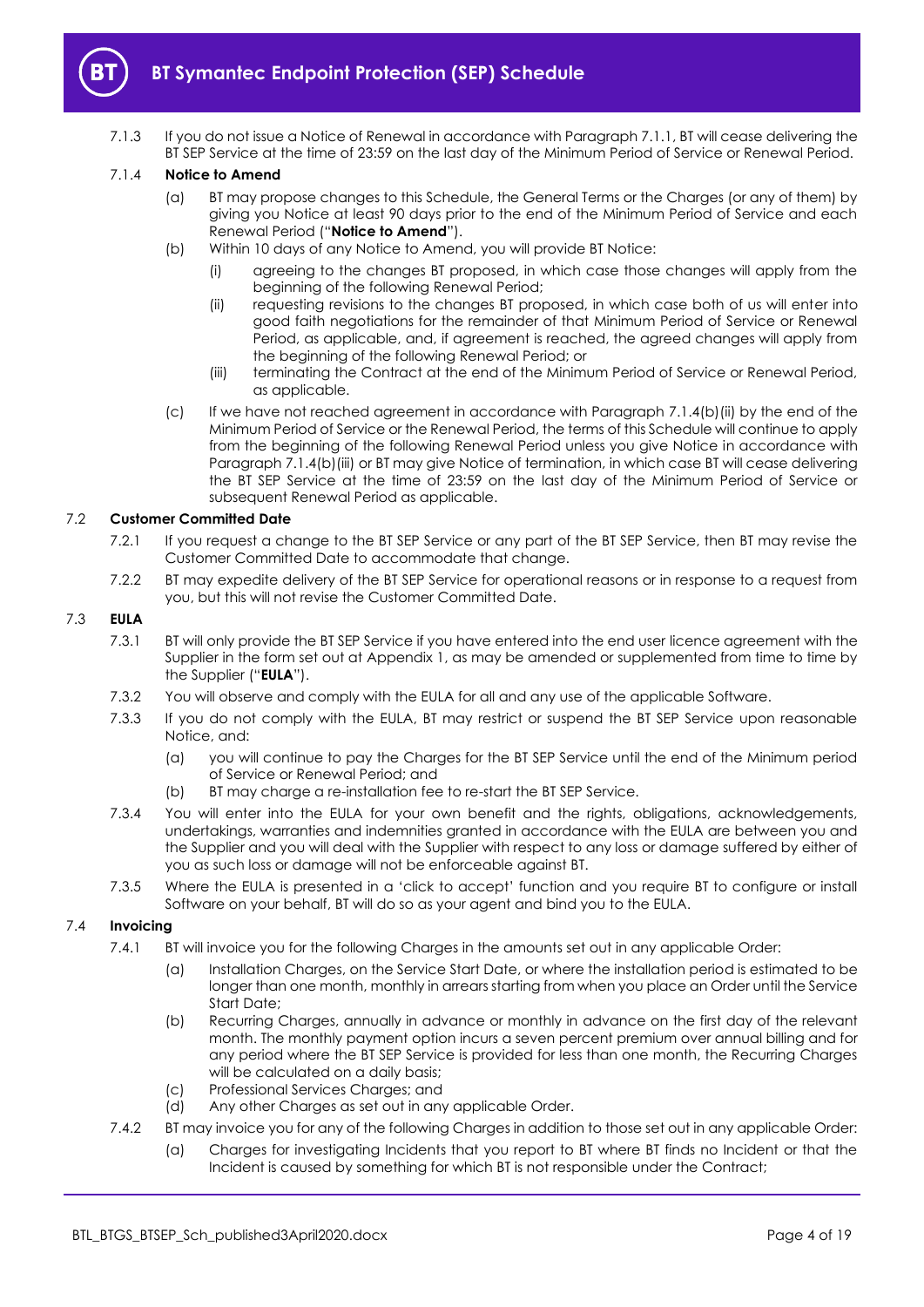

- 
- (b) Charges for commissioning the BT SEP Service in accordance with Paragraph [8.2](#page-5-3) outside of Business Hours;
- (c) Charges for expediting provision of the BT SEP Service at your request after BT has informed you of the Customer Committed Date;
- (d) Any Termination Charges incurred in accordance with Paragraph [7.5.2](#page-4-0) upon termination of the BT SEP Service; and
- (e) any other Charges as set out in the BT Price List or as otherwise agreed between both of us.
- 7.4.3 Where BT has agreed that the BT SEP Service may be included within one of BT's standard pricing packages or schemes, during the period that the BT SEP Service is included in the pricing package or scheme, the Charges specified in the Schedule may be amended by the terms of the pricing package or scheme and upon termination of the pricing package or scheme, the Charges will revert to those specified in the Schedule.

## 7.5 **Cancellation and Termination Charges**

#### 7.5.1 **Cancellation Charges**

For the purposes of Clause 16 of the General Terms, if you cancel an Order, or part of it, any time before the Service Start Date you will pay BT the Cancellation Charges as set out in Clause 16.2 of the General Terms:

# <span id="page-4-0"></span>7.5.2 **Termination Charges**

If either of us terminate the Contract or the BT SEP Service for any reason, you will pay BT:

- (a) all outstanding Charges or payments due and payable under the Contract for any part of the BT SEP Service already provided;
- (b) De-installation Charges; and
- (c) any other Charges as set out in any applicable Order.
- 7.5.3 In addition to the Charges set out at Paragrap[h 7.5.2](#page-4-0) above, if you terminate the Contract or the BT SEP Service for convenience in accordance with Clause 17 of the General Terms or if BT terminates the Contract or BT SEP Service in accordance with Clause 18 of the General Terms, you will pay BT, as compensation, equal to:
	- (a) 100 per cent of the Recurring Charges for any remaining months of the first 12 months of the Minimum Period of Service or Renewal Period;
	- (b) 20 per cent of the Recurring Charges for the remaining months, other than the first 12 months of the Minimum Period of Service or Renewal Period; and
	- (c) any waived Installation Charges.

#### 7.6 **Amendments to the General Terms**

7.6.1 The definition of Software is deleted and replaced with:

"**Software**" means any software in object code format only, and related documentation (whether on tangible or intangible media) that BT or a supplier provides to you as part of a Service. It includes any embedded software, but it excludes Open Source Software.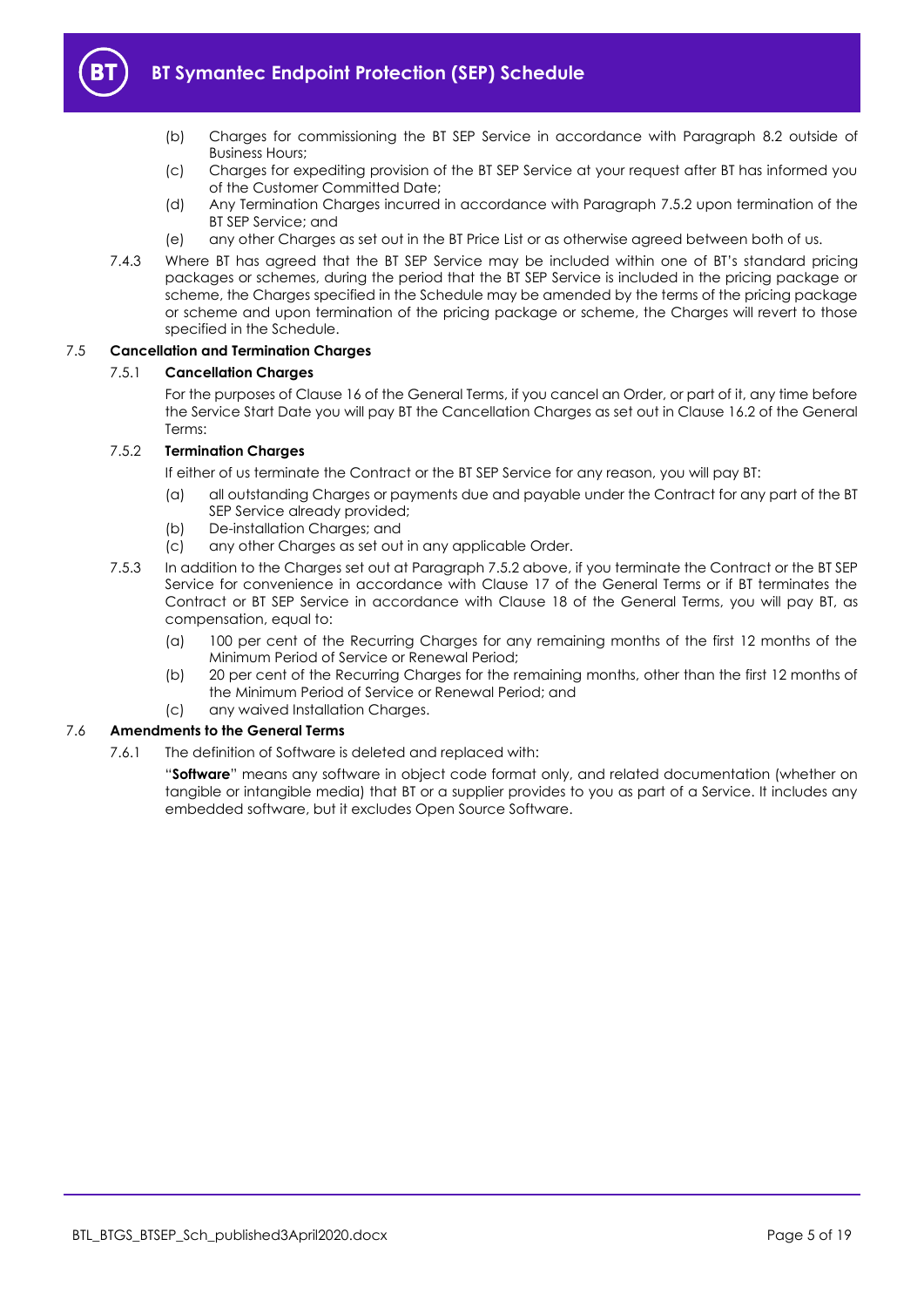

# <span id="page-5-0"></span>**Part B – Service Delivery and Management**

### <span id="page-5-1"></span>**8 BT's Obligations**

#### 8.1 **Service Delivery**

Before the Service Start Date and, where applicable, throughout the provision of the BT SEP Service, BT will:

- 8.1.1 provide you with contact details for the Service Desk; and
- 8.1.2 comply with all reasonable health and safety rules and regulations and reasonable security requirements that apply at the Site(s) and that you have notified to BT in writing, but BT will not be liable if, as a result of any such compliance, BT is in breach of any of its obligations under this Contract.

#### <span id="page-5-3"></span>8.2 **Commissioning of the Service**

Before the Service Start Date, BT will:

8.2.1 configure the BT SEP Service.

#### 8.3 **During Operation**

On and from the Service Start Date, BT:

- 8.3.1 will respond and use reasonable endeavours to remedy an Incident without undue delay and in accordance with the Service Care Levels in Part C of the Contract if BT detects or if you report an Incident;
- 8.3.2 will work with you to restore service as soon as practicable during Local Contracted Business Hours if BT detects, or if you report an Incident on the BT SEP Service;
- 8.3.3 will maintain SEP Portal to provide you with online access to performance reports;
- 8.3.4 may carry out Maintenance from time to time and will use reasonable endeavours to inform you at least five Business Days before any Planned Maintenance on the BT SEP Service or the BT Network, however, BT may inform you with less notice than normal, or without notice, where Maintenance is required in an emergency; and
- 8.3.5 may, in the event of a security breach affecting the BT SEP Service, require you to change any or all of your passwords.

#### <span id="page-5-2"></span>**9 Your Obligations**

#### 9.1 **Service Delivery**

Before the Service Start Date and, where applicable, throughout the provision of the BT SEP Service, you will:

- 9.1.1 provide BT with access to any Site(s) during Business Hours, or as otherwise agreed, to enable BT to set up, deliver and manage the BT SEP Service;
- <span id="page-5-4"></span>9.1.2 in jurisdictions where an employer is legally required to make a disclosure to its Users and other employees:
	- (a) inform your Users that as part of the BT SEP Service being delivered by BT, BT may monitor and report to you the use of any targeted applications by them;
	- (b) ensure that your Users have consented or are deemed to have consented to such monitoring and reporting (if such consent is legally required); and
	- (c) agree that BT will not be liable for any failure by you to comply with this Paragraph [9.1.2,](#page-5-4) you will be liable to BT for any Claims, losses, costs or liabilities incurred or suffered by BT due to your failure to comply with this Paragrap[h 9.1.2.](#page-5-4)
- 9.1.3 be responsible for downloading the licence pack, and deploying licensed agent software to the endpoint Devices selected;
- 9.1.4 identify which employees will have access to the BT SEP Service, supply BT with their name and email address for their individual role based access to be created;
- 9.1.5 upon receiving the BT SEP Service access credentials, ensure you successfully complete the account set-up, including password creation;
- 9.1.6 share with BT any relevant internal processes or policies that may affect delivery of the BT SEP Service, and operations, and BT will advise where these are not compatible with the BT SEP Service;
- 9.1.7 make available to BT sufficient resources to facilitate ordering, design, and implementation of the BT SEP Service; and
- 9.1.8 nominate a representative for SOC interaction when raising Incidents.

#### 9.2 **During Operation**

On and from the Service Start Date, you will: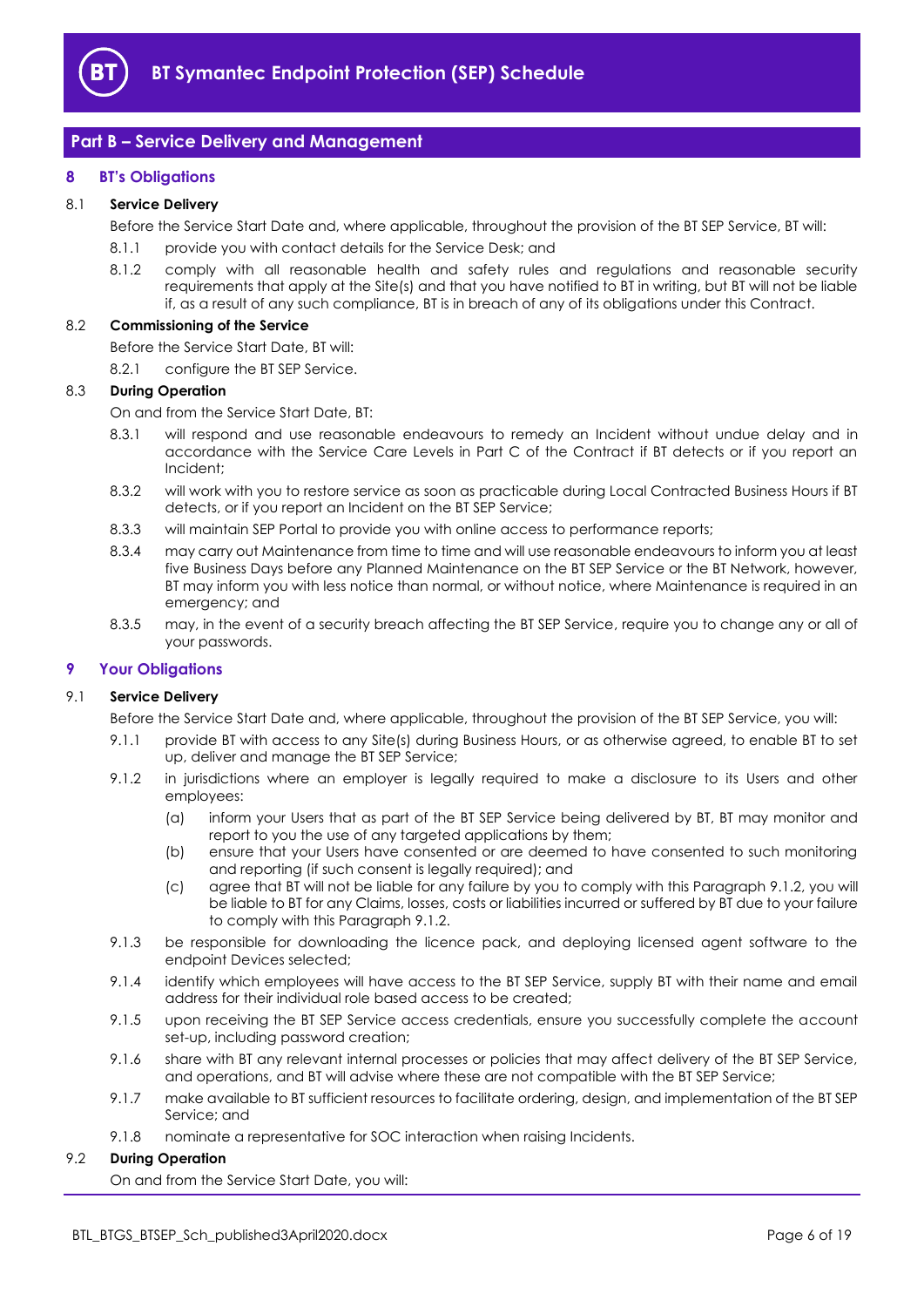

- 9.2.1 ensure that Users report Incidents to the Customer Contact and not to the Service Desk;
- 9.2.2 ensure that the Customer Contact will take Incident reports from Users and pass these to the Service Desk using the reporting procedures agreed between both of us, and is available for all subsequent Incident management communications;
- 9.2.3 monitor and maintain any Customer Equipment connected to the BT SEP Service or used in connection with the BT SEP Service;
- 9.2.4 ensure that any Customer Equipment that is connected to the BT SEP Service or that you use, directly or indirectly, in relation to the BT SEP Service is:
	- (a) connected using the applicable network termination point, unless you have BT's permission to connect by another means;
	- (b) adequately protected against viruses and other breaches of security;
	- (c) technically compatible with the BT SEP Service and will not harm or damage BT Equipment, the BT Network, or any of BT's suppliers' or subcontractors' network or equipment; and
	- (d) approved and used in accordance with relevant instructions, standards and Applicable Law and any safety and security procedures applicable to the use of that Customer Equipment;
- 9.2.5 immediately disconnect any Customer Equipment, or advise BT to do so at your expense, where Customer Equipment:
	- (a) does not meet any relevant instructions, standards or Applicable Law;
	- (b) contains or creates material that is in breach of the Acceptable Use Policy and you are contacted by BT about such material, and;
	- (c) redress the issues with the Customer Equipment prior to reconnection to the BT SEP Service;
- 9.2.6 maintain a written list of current Users and provide a copy of such list to BT within five Business Days following BT's written request at any time;
- 9.2.7 ensure the security and proper use of all valid User access profiles, passwords and other systems administration information used in connection with the BT SEP Service and:
	- (a) immediately terminate access for any person who is no longer a User;
	- (b) inform BT immediately if a User's ID or password has, or is likely to, become known to an unauthorised person, or is being or may be used in an unauthorised way;
	- (c) take all reasonable steps to prevent unauthorised access to the BT SEP Service; and
	- (d) satisfy BT's security checks if a password is lost or forgotten.
- 9.2.8 ensure that the maximum number of Users will not exceed the permitted number of User identities as set out in any applicable Order;
- 9.2.9 not allow any User specific subscription to be used by more than one individual User unless it has been reassigned in its entirety to another individual User, in which case you will ensure the prior User will no longer have any right to access or use the BT SEP Service; and
- 9.2.10 inform BT within five Business Days if the number of Users increases by more than five per cent from the number of Users as set out in any applicable Order and, in these circumstances, or if BT can demonstrate by management reports that the number of Users exceeds that limit, BT may increase the Charges proportionately.

#### <span id="page-6-0"></span>**10 Notification of Incidents**

Where you become aware of an Incident:

- 10.1 You will report it to the Service Desk;
- <span id="page-6-1"></span>10.2 BT will give you a Ticket:
- <span id="page-6-2"></span>10.3 BT will inform you when it believes the Incident is cleared and will close the Ticket when;
	- 10.3.1 you confirm that the Incident is cleared within 24 hours after having been informed; or
	- 10.3.2 BT has attempted unsuccessfully to contact you, in the way agreed between both of us in relation to the Incident, and you have not responded within 24 hours following BT's attempt to contact you.
- <span id="page-6-3"></span>10.4 If you confirm that the Incident is not cleared within 24 hours after having been informed, the Ticket will remain open, and BT will continue to work to resolve the Incident.
- 10.5 Where BT becomes aware of an Incident, Paragraphs [10.2,](#page-6-1) [10.3](#page-6-2) and [10.4](#page-6-3) will apply.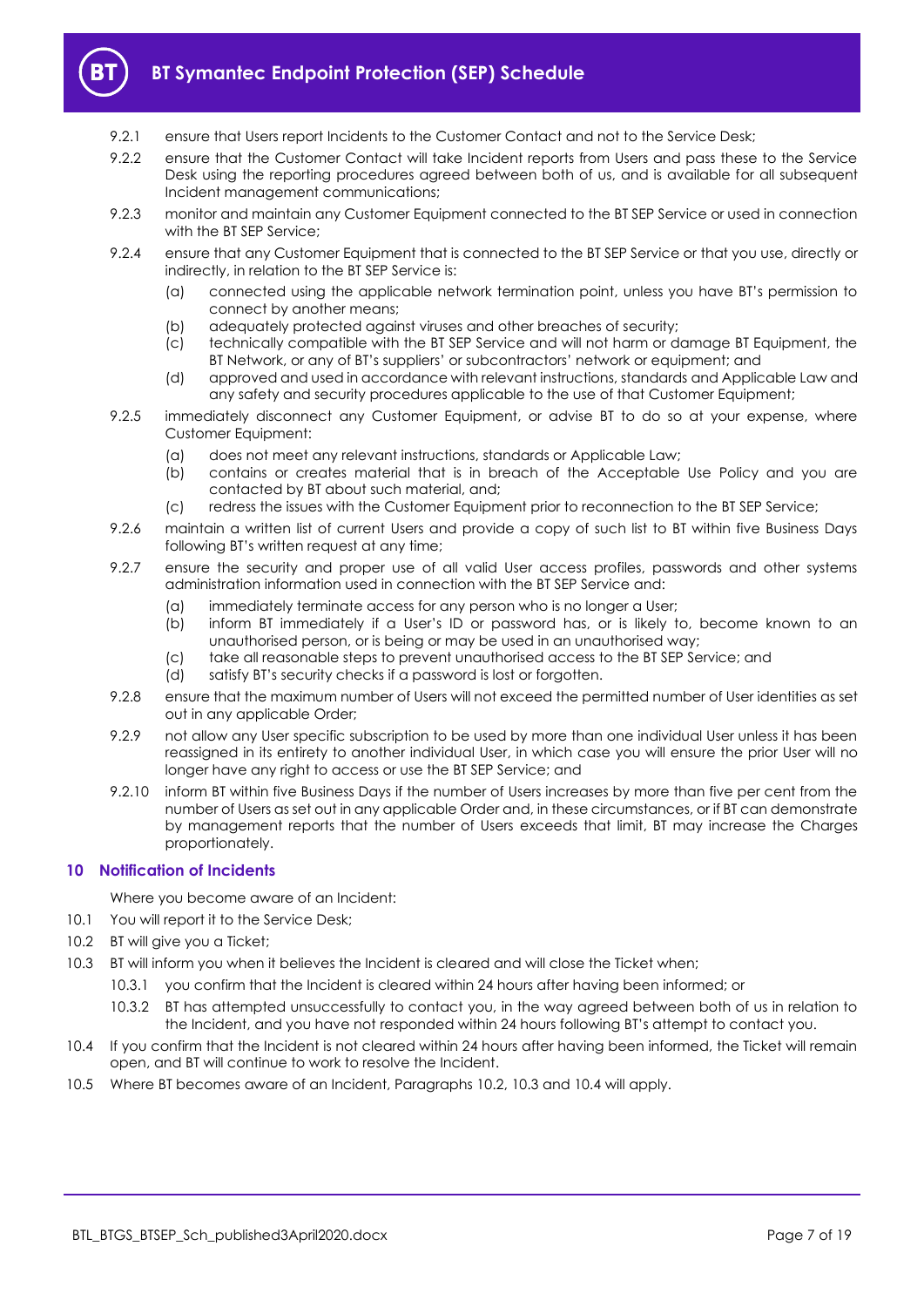

# <span id="page-7-0"></span>**Part C – Service Care Levels and Service Levels**

## <span id="page-7-1"></span>**11 Service Care Levels**

- 11.1 All Incidents will be assigned a Priority by BT. You may request, and BT will reasonably consider, changes to the Priority assigned to an Incident.
- 11.2 You will ensure that any Incident notification includes all relevant and available logs at the time of contacting BT.
- 11.3 BT may require additional data while investigating the Incident that could include but not limited to the following:
	- 11.3.1 WPP logs;
	- 11.3.2 Complete dumps (not mini-dumps);
	- 11.3.3 Packet captures required to investigate firewall, application control, device control issues;
	- 11.3.4 Machine image when issue cannot be reproduced readily;
	- 11.3.5 Performance monitor logs;
	- 11.3.6 Process monitor logs;
	- 11.3.7 Windows Performance Analyser;
	- 11.3.8 Filemon logs; and
	- 11.3.9 Remote access to your endpoint Devices.

#### 11.4 **Priority 1** ("**P1**" or "**Priority 1**") is defined as;

- 11.4.1 a major Incident which is triggered if you contact the Service Desk ten or more times within 30 minutes with an Incident; and
	- (a) it is reasonably assumed to be caused by the same Incident; and
	- (b) it can be attributed to a common defect in the AWS Service that is causing the Incident.
- 11.4.2 a major system fault or BT's own monitoring systems revealed a P1 fault;
- 11.4.3 the BT SEP Service is inaccessible where;
	- (a) the API interface for downloading BT client software goes down for more than one hour; or
	- (b) virus updates are not delivered to you for more than 24 hours; or
	- (c) BT data is lost or damaged, or there is a security breach of the data.
- 11.5 BT will aim to acknowledge and respond to a P1 Incident within 30 minutes of you reporting the Incident to BT in accordance with Paragraph [10.](#page-6-0)
- 11.6 **Priority 2** ("**P2**" or "**Priority 2**") is defined as;
	- 11.6.1 either intermittent failures of the BT SEP Service; or
	- 11.6.2 degradation of the BT SEP Service rendering performance issues affecting at least 50 percent of BT's customers.
- 11.7 BT will aim to acknowledge and respond to a P2 Incident within two hours of you reporting the Incident to BT in accordance with Paragraph [10.](#page-6-0)
- 11.8 **Priority 3** ("**P3**" or "**Priority 3**") is defined as a BT problem or low-level fault.
- 11.9 BT will aim to acknowledge and respond to a P3 Incident within 24 hours of you reporting the Incident to BT in accordance with Paragraph [10.](#page-6-0)
- 11.10 **Priority 4** ("**P4**" or "**Priority 4**") is defined as a BT general query about the BT SEP Service which does not directly impact the performance of the BT SEP Service.

#### <span id="page-7-2"></span>**12 Service Availability**

#### 12.1 **Availability Service Level**

- 12.1.1 For each Service Period, BT shall aim to deliver the BT SEP Service to the Target Availability Service Level.
- 12.1.2 In the event that BT fails to provide the BT SEP Service during the applicable Service Period in accordance with the Target Availability Service Level, then:
	- (a) you shall, subject to Paragraph [12.3](#page-8-0) and [12.6.1,](#page-8-1) receive a Service Credit in accordance the Achieved Availability Service Level set out in Paragraph [12.2.](#page-8-2)
	- (b) BT will provide an initial plan within 10 Business Days of failure of the Target Availability Service Level indicating the measures that you must take to avoid a repetition of such failure.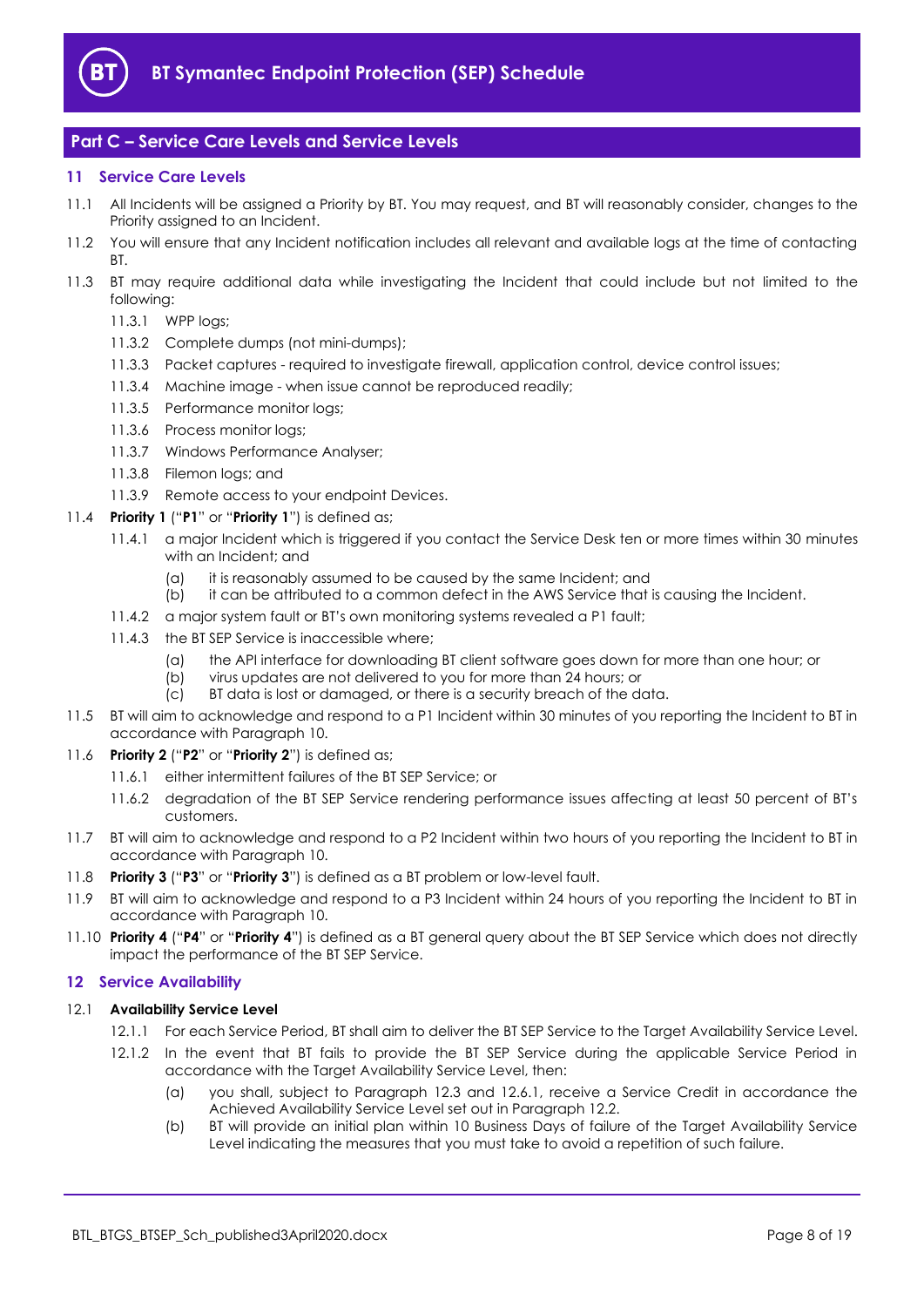

- 12.1.3 BT may, at its sole option, test the uptime of the BT SEP Service. BT may share with you details as to how such testing will be conducted, such as, methodology, scope of testing, timing and specifications of proposed methods of testing and any other information which BT may decide.
- <span id="page-8-4"></span>12.1.4 The Achieved Availability Service Level will be calculated at the end of each applicable Service Period using the following calculation to determine the percentage of time the BT SEP Service is unavailable.
	- (a) (Total Time Down Time) / Total Time) x 100% Or:
	- (b) (Total Attempts Failed Attempts)/ Total Attempts) x 100%

#### <span id="page-8-2"></span>12.2 **Service Credits**

The Service Credit payable shall be based on the Achieved Availability Service Level set out below:

| <b>Achieved Availability Service Level (%)</b> | <b>Service Credit</b>                                                      |
|------------------------------------------------|----------------------------------------------------------------------------|
| 98.50% - 99.49%                                | 5% of the Recurring Charges paid by you in the applicable Service Period.  |
| 97.50% - 98.49%                                | 10% of the Recurring Charges paid by you in the applicable Service Period. |
| 96.00% - 97.49%                                | 20% of the Recurring Charges paid by you in the applicable Service Period. |
| 95.99% or less                                 | 30% of the Recurring Charges paid by you in the applicable Service Period. |
|                                                |                                                                            |

#### <span id="page-8-0"></span>12.3 **Service Credit Limitations**

- 12.3.1 Service Credits shall not exceed 30 percent of the monthly Recurring Charges during any Service Period.
- 12.3.2 Payment of any Service Credits for failure by BT to meet the Target Availability Service Level shall be subject to verification by BT and payment of all outstanding Charges by you.

#### <span id="page-8-5"></span>12.4 **Down Time and Failed Attempts**

- 12.4.1 Down Time and Failed Attempts will not include any period the BT SEP Service is unavailable or you cannot access the SEP Portal as a result of:
	- (a) an Excluded Problem;
	- (b) the BT SEP Service being modified or altered in any way by you, or by BT in accordance with your instructions;
	- (c) Maintenance, including any emergency Maintenance;
	- (d) you having performed any network configurations that BT did not approve;
	- (e) an Incident has been reported and BT cannot confirm that an Incident exists after performing tests;
	- (f) you requesting BT to test the BT SEP Service at a time when no Incident has been detected or reported;
	- (g) the events set out in Clause 8 and Clause 23 of the General Terms applying; or
	- (h) any agreed trial period of the BT SEP Service.

#### 12.5 **Excluded Problem**

# 12.5.1 An "**Excluded Problem**" is:

- (a) any problem that is not related to the BT SEP Service (including any applicable enabling Software); or
- (b) any failure or problem that is the result of any problems caused by or arising out of the operation of the BT SEP Service or other resources which BT has advised or may advise from time to time are incompatible with or are not to be used with the BT SEP Service.
- 12.5.2 An Excluded Problem includes:
	- (a) issues with Apple App Store or Google Play Store;
	- (b) your own network outage preventing fulfilment of the BT SEP Service or update to the BT SEP Service;
	- (c) issues with any underlying service (including an Enabling Service);
	- (d) Domain name system issues beyond your control; or
	- (e) failure by you to provide any required registration details or incorrectly providing such detail;
	- (f) failure to provide the BT SEP Service as a result of a Force Majeure Event; or
	- (g) any problems caused or arising out of any testing of the BT SEP Service by BT that has been agreed by you.

#### <span id="page-8-3"></span><span id="page-8-1"></span>12.6 **Requests for Service Credits**

- 12.6.1 You may request applicable Service Credits within 28 days of the end each Service Period where they apply by providing details of the reason for the claim. Any failure by you to submit a request in accordance with this Paragraph [12.6](#page-8-3) will constitute a waiver of any claim for Service Credits for that Service Period.
- 12.6.2 Upon receipt of a valid request for Service Credits in accordance under this Contract: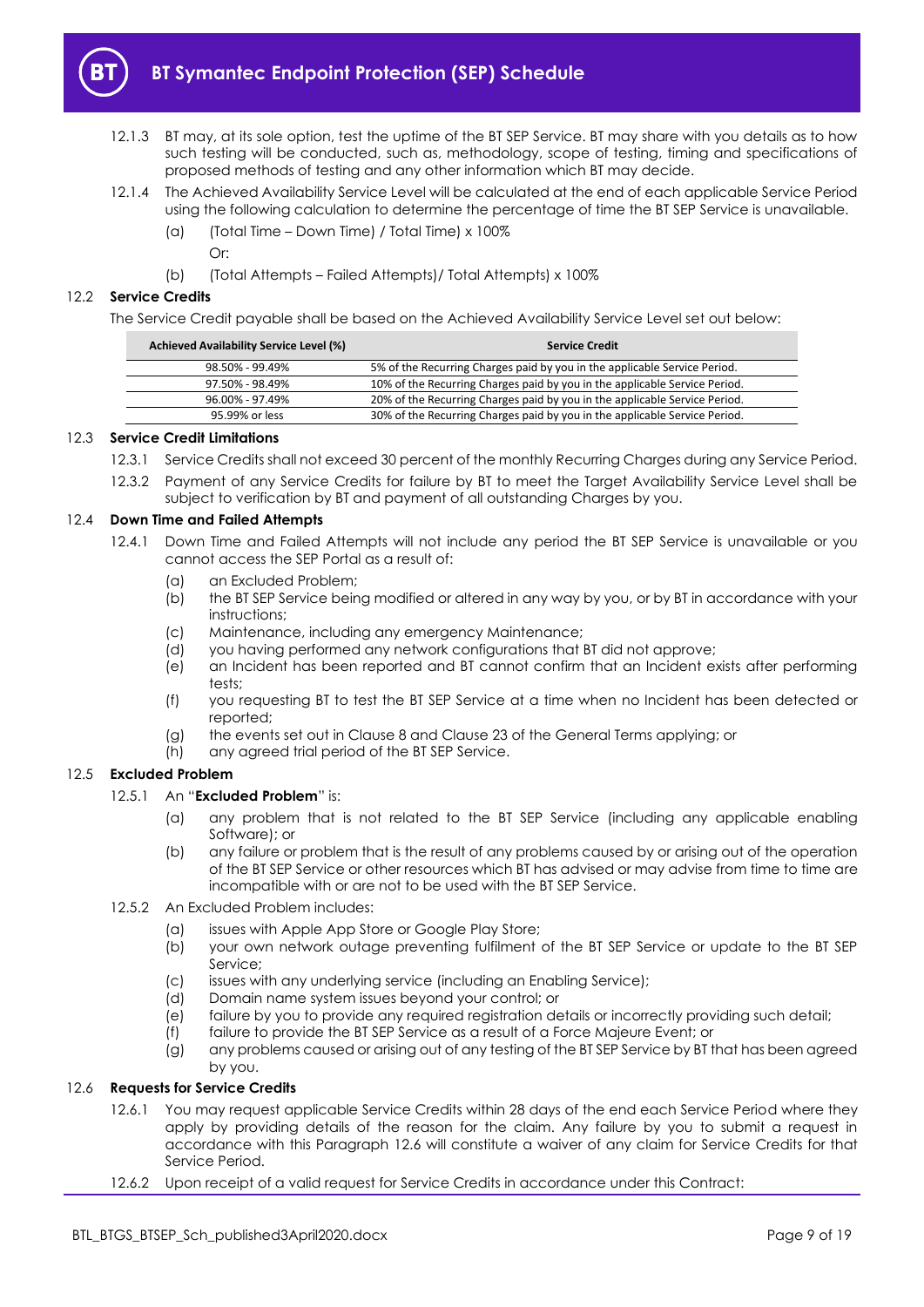

- (a) BT will issue you with the applicable Service Credits by deducting those Service Credits from your invoice within two billing cycles of the request being received; and
- (b) following expiry or termination of the Contract where no further invoices are due to be issued by BT, we will pay you the Service Credits in a reasonable period of time.
- 12.6.3 All Service Levels and Service Credits will be calculated in accordance with information recorded by BT or its Supplier.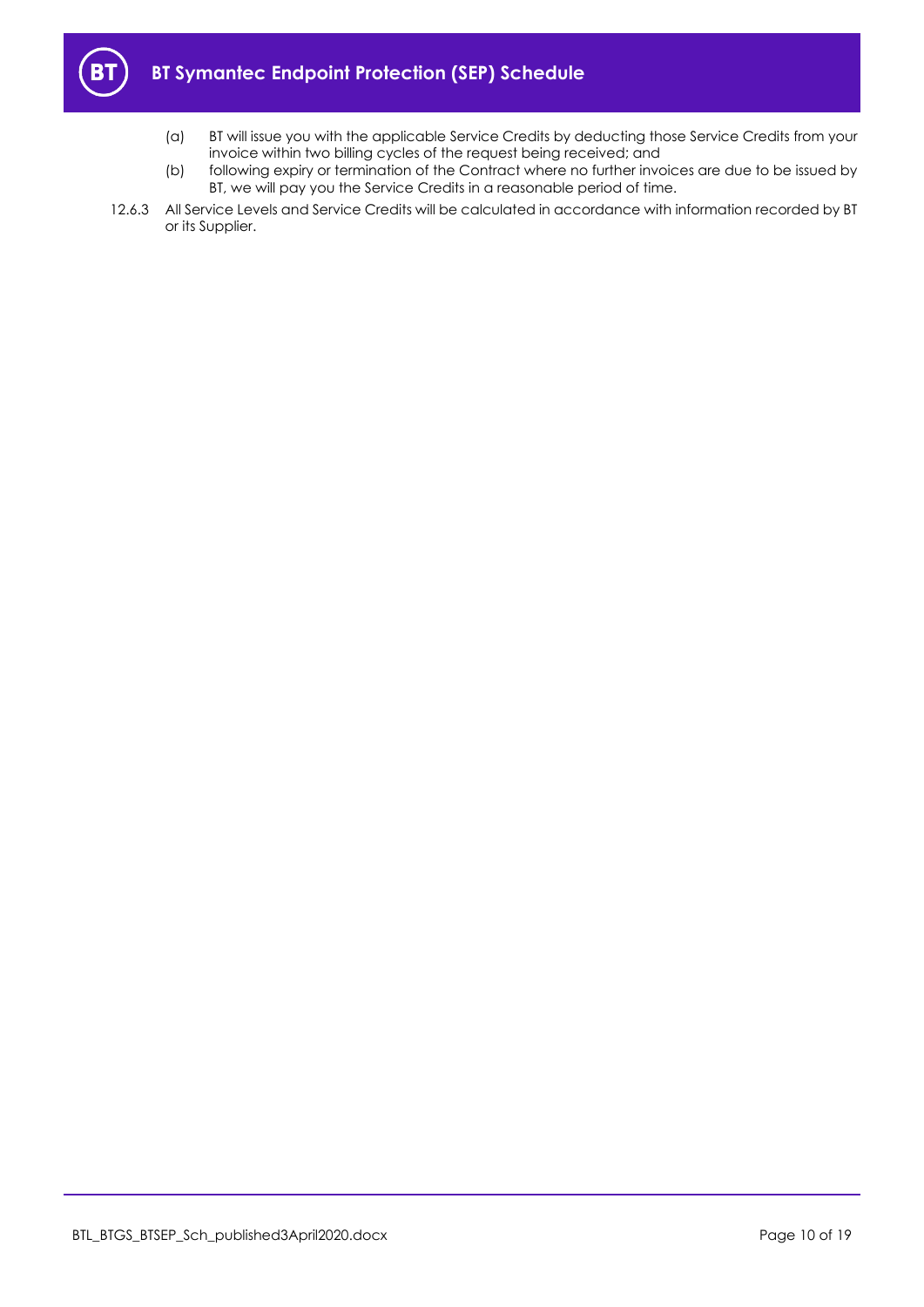

# <span id="page-10-0"></span>**Part D – Defined Terms**

## <span id="page-10-1"></span>**13 Defined Terms**

In addition to the defined terms in the General Terms, capitalised terms in this Schedule will have the below meanings (and in the case of conflict between these defined terms and the defined terms in the General Terms, these defined terms will take precedence for the purposes of this Schedule). BT has repeated some definitions in this Schedule that are already defined in the General Terms. This is to make it easier for you to find the definitions when reading this Schedule.

"**Achieved Availability Service Level**" is the actual time that the core features and functionalities of the BT SEP Service are available during any Service Period, subject to any Excluded Problems, and is calculated in accordance with Paragraph [12.1.4.](#page-8-4)

"**API**" means application programming interface

"**AWS Service**" means the underlying cloud platform provided by Amazon upon which the BT SEP Service is built. "**BT Price List**" means the document containing a list of BT's charges and terms that may be accessed at: [www.bt.com/pricing](http://www.bt.com/pricing) (or any other online address that BT may advise you).

"**BT SEP Service**" has the meaning given in Paragraph [1.](#page-1-3)

"**Business Hours**" means between the hours of 0800 and 1700 in a Business Day.

**"Change Management Portal"** means a portal that allows you to submit Simple Service Requests and on which BT will report to you completion of the Simple Service Request.

"**Charges**" means Installation Charges and Recurring Charges.

"**Customer Equipment**" means any equipment including any software, other than BT Equipment, used by you in connection with a BT SEP Service.

"**Cyber Defence Manager**" means the management console coordinating alerts from the endpoints, and reporting to BT.

"**Device**" means any mobile handset, laptop, tablet or other item of handheld equipment, including all peripherals, excluding SIM Cards and applications, which are in scope of the BT SEP Service, as set out in the Order.

"**Down Time**" is the period that the BT SEP Service is unavailable in any Service Period and is subject to Paragraph [12.4.](#page-8-5)

"**Enabling Service**" has the meaning given in Paragrap[h 5.1.](#page-2-6)

"**EULA**" has the meaning given in Paragraph [7.3.1.](#page-3-2)

"**Excluded Problem**" has the meaning given in Paragrap[h 12.4.](#page-8-5)

"**Failed Attempts**" means the means the number of times you correctly attempt to access the SEP Portal but are unsuccessful within any Service Period and is subject to Paragrap[h 12.4.](#page-8-5)

"**Filemon**" means a registry monitor and process activity report tool.

"**General Terms**" means the general terms to which this Schedule is attached or can be found at [www.bt.com/terms,](http://www.bt.com/terms) and that form part of the Contract.

"**Incident**" means an unplanned interruption to, or a reduction in the quality of, the BT SEP Service or particular element of the BT SEP Service.

"**Installation Charges**" means those Charges set out in any applicable Order in relation to installation of the BT SEP Service.

"**Internet**" means a global system of interconnected networks that use a standard Internet Protocol to link devices worldwide.

"**Internet Protocol**" or "**IP**" means a communications protocol for devices connected to the Internet that specifies the format for addresses and units of transmitted data.

"**Minimum Period of Service**" means a period of 12 consecutive months beginning on the Service Start Date, unless set out otherwise in any applicable Order.

"**Notice of Renewal**" has the meaning given in Paragraph [7.1.1.](#page-2-5)

"**Notice to Amend**" has the meaning given in Paragraph [7.1.4.](#page-3-3)

"**Planned Maintenance**" means any Maintenance BT has planned to do in advance.

"**Professional Services Charges**" means those Charges related to services provided by BT which are labour related services.

"**Recurring Charges**" means the Charges for the BT SEP Service or applicable part of the BT SEP Service that are invoiced repeatedly in every payment period (e.g. every month), as set out in any applicable Order.

"**Renewal Period**" means for each BT SEP Service, the initial 12 month period following the Minimum Period of Service, and each subsequent 12 month period.

"**SEP Portal**" has the meaning given in Paragrap[h 2.1.](#page-1-6)

"**Service Care Levels**" means the times to respond to an Incident that BT will endeavour to achieve in response to a fault report as set out in Paragrap[h 11.](#page-7-1)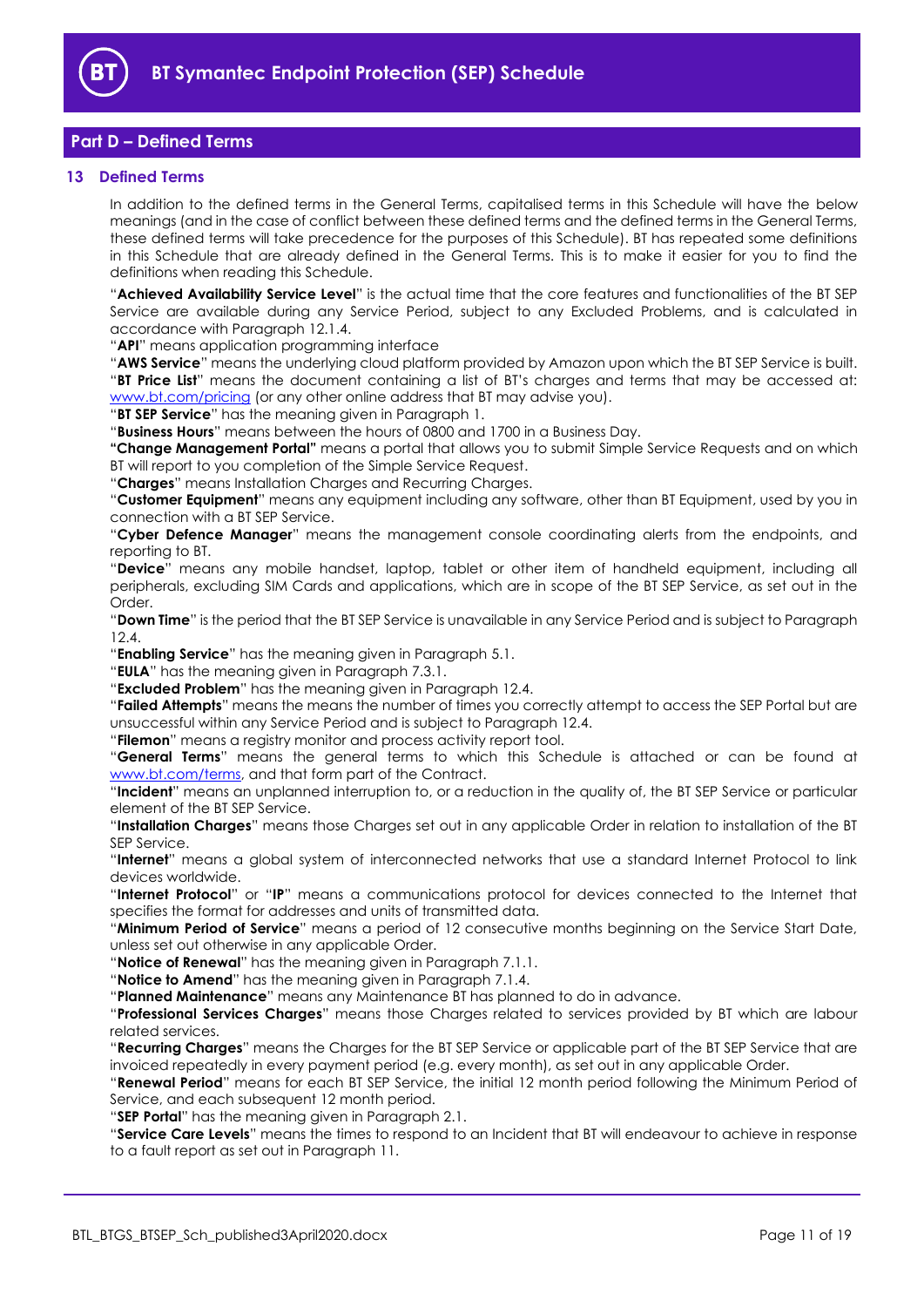

"**Service Desk**" means the helpdesk that you are able to contact to submit service requests, report Incidents and ask questions about the BT SEP Service.

- "**Service Level**" means the Target Availability Service Level.
- "**Service Management Boundary**" has the meaning given in Paragrap[h 4.1.](#page-2-7)
- "**Service Options**" are those options, if any, set out in Paragraph [3,](#page-2-0) that you select in an Order.
- "**Service Period**" means any one calendar month.
- **"Simple Service Request"** means a security policy change request.
- "**Site**" means a location at which the BT SEP Service is provided.
- "**SOC**" means security operations centre
- "**Standard Service Components**" has the meaning given in Paragraph [2.](#page-1-4)
- "**Supplier**" means the Symantec Corporation, 350 Ellis Street Mountain View, CA94043, United States.
- "**Target Availability Service Level**" means that the core features and functionalities of the BT SEP Service will be available for 99.5% of the applicable Service Period, subject to any Excluded Problems.
- "**Total Attempts**" means the number of times the Customer correctly attempts to access the SEP Portal within any Service Period.
- "**Ticket**" means the unique reference number provided by BT for an Incident.
- "**Total Time**" means the total time in any Service Period.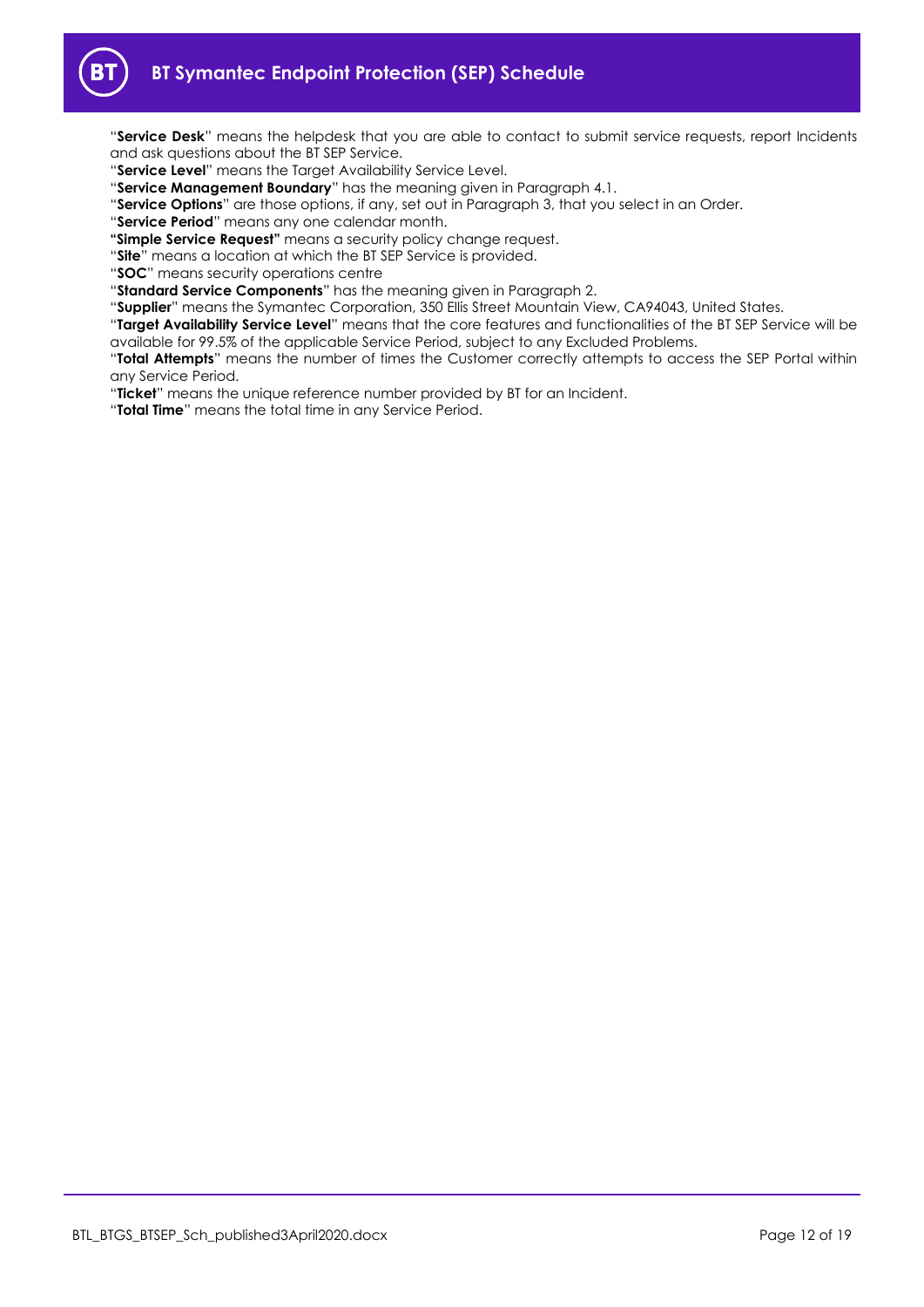

# <span id="page-12-0"></span>**APPENDIX 1 - EULA**

# **SYMANTEC SOFTWARE LICENSE AGREEMENT**

SYMANTEC CORPORATION AND/OR ITS AFFILIATES ("SYMANTEC") SPECIFIED IN THE ENTITLEMENT CONFIRMATION IS WILLING TO LICENSE THE LICENSED SOFTWARE TO YOU AS THE INDIVIDUAL, THE COMPANY, OR THE LEGAL

ENTITY THAT WILL BE UTILIZING THE LICENSED SOFTWARE (REFERENCED BELOW AS "YOU" OR "YOUR") ONLY ON THE CONDITION THAT YOU ACCEPT ALL OF THE TERMS AND CONDITIONS OF THIS SYMANTEC SOFTWARE LICENSE AGREEMENT AND THE PRODUCT USE RIGHTS SUPPLEMENT (AS DEFINED BELOW) (COLLECTIVELY, THE "LICENSE AGREEMENT"). READ THE LICENSE AGREEMENT CAREFULLY BEFORE USING THE LICENSED SOFTWARE. THIS IS A LEGAL AND ENFORCEABLE CONTRACT BETWEEN YOU AND SYMANTEC. BY DOWNLOADING, INSTALLING, COPYING,

CLICKING THE "I AGREE" OR "YES" BUTTON, OR OTHERWISE INDICATING ASSENT ELECTRONICALLY, OR USING THE LICENSED SOFTWARE, YOU AGREE TO THE TERMS AND CONDITIONS OF THE LICENSE AGREEMENT. IF YOU DO NOT

AGREE TO THE LICENSE AGREEMENT, CLICK THE "I DO NOT AGREE" OR "NO" BUTTON OR OTHERWISE INDICATE REFUSAL AND CEASE ANY AND ALL USE OF THE LICENSED SOFTWARE.

**1 DEFINITIONS**. Unless otherwise defined in this License Agreement, capitalized terms will have the meaning given below and such capitalized terms may be used in the singular or in the plural, as the context requires.

"**Collected Data**" means certain information which Symantec may collect, retain, process, disclose and use in connection with Your use of the Licensed Software, or Your devices or systems with which the Licensed Software operates, and may include, but is not limited to, Personal Information about You, about Your employees, agents or contractors acting on Your behalf.

"**Content Updates**" means content, which may be provided from time to time, used by certain Symantec products and/or services to maintain the efficacy of the product, including but not limited to: updated antispyware definitions for anti-spyware products; updated antispam rules for antispam products; updated virus definitions for antivirus and crimeware products; updated URL lists for content filtering and antiphishing products; updated firewall rules for firewall products; updated intrusion detection data for intrusion detection products; updated lists of authenticated web pages for website authentication products; updated policy compliance rules for policy compliance products; and updated vulnerability signatures for vulnerability assessment products. Content Updates may include content produced by the Licensed Software based on Your use of the Licensed Software.

"**Documentation**" means the user documentation, user manual, and release notes provided for the Licensed Software. Documentation may be delivered in a text file, printed form or published on a product Web page.

"**Entitlement Confirmation**" or "**License Instrument**" means one or more of the following applicable documents which further defines Your license rights to the Licensed Software and Your access to Maintenance, including, but not limited to: a Symantec license or maintenance certificate or a similar confirmation document issued by Symantec; or a written agreement between You and Symantec; or validation through an entitlement portal; or an authorized Symantec email confirmation; or an order confirmation receipt, that accompanies, precedes or follows this License Agreement.

"**Licensed Software**" means the Symantec software product, in object code form, accompanying this License Agreement, including any Documentation included in, or provided for use with, such software or that accompanies this License Agreement and Product Updates/Upgrades made available under Maintenance.

"**Maintenance**" or "**Maintenance/Support**" means the delivery of Product Updates/Upgrades and Content Updates to the Licensed Software, and may include access to technical support as defined in each particular Maintenance product.

"**Personal Information**" means personal data as defined by applicable data protection law, which may include without limitation names, e-mail address, contact details of designated users and contacts, IP addresses, etc., as may be provided by You to Symantec during Your, or Your users, use of the Licensed Software and Maintenance.

"**Product Updates/Upgrades**" or "**Update**" means any generally available update to the Licensed Software, including, but not limited to, an enhancement, fix or patch, Version Upgrades, Cross-Grades, and Content Updates delivered under a Maintenance product. "Version Upgrade" means any generally available version of the Licensed Software which replaces the prior version of the Licensed Software pursuant to Symantec's thencurrent upgrade policies. "Cross-Grade" means choosing to replace the Licensed Software with a different Licensed Software title by exercising an option during your Maintenance term (i.e. to increase its functionality, and/or transfer it to a new operating system, hardware tier, or licensing meter).

"**Product Use Rights**" means usage rights, restrictions and terms specific to the Licensed Software.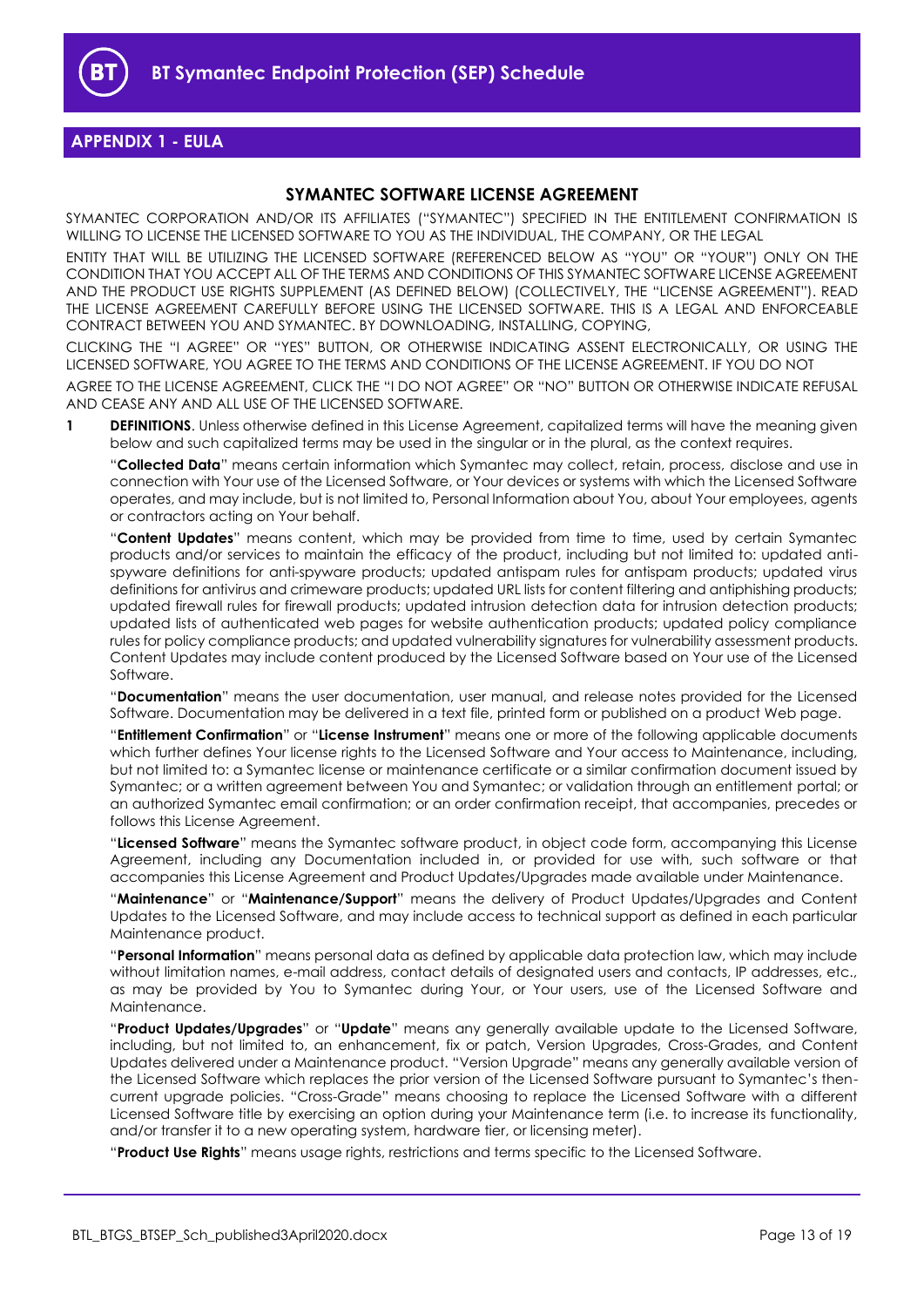"**Use Level**" means a quantity of licensed uses of the Licensed Software based on the license use meter and model (which may include operating system, hardware system, application or machine tier limitations, if applicable) by which Symantec measures, prices and licenses the right to use the Licensed Software and/or to access Maintenance. License use meter and model options are defined in the Product Use Rights Supplement. Use Level and applicable use meter or model is indicated in the applicable Entitlement Confirmation. Use Level applies to the corresponding Maintenance that You purchased for use with the Licensed Software.

- **2 TERM; TERMINATION**. The term of the licenses granted under this License Agreement shall be perpetual unless stated otherwise in the Product Use Rights Supplement or unless You have obtained the Licensed Software on a limited-term or a subscription basis in which case, Your rights to use such Licensed Software and any access to Maintenance shall end on the date indicated on the applicable Entitlement Confirmation and You shall cease use of the Licensed Software and access to Maintenance at the end of that term. Notwithstanding the foregoing, this License Agreement and access to Maintenance shall terminate upon Your breach of any material term of this License Agreement. Upon termination, You shall immediately stop using and destroy all copies of the Licensed Software.
- **3 OWNERSHIP/TITLE**. The Licensed Software is the proprietary property of Symantec and/or its licensors and is protected by patent, trademark, copyright, and other intellectual property laws. Symantec and its licensors retain any and all rights, title and interest in and to the Licensed Software, including in all copies, improvements, enhancements, modifications and derivative works of the Licensed Software. Your rights to use the Licensed Software shall be limited to those expressly granted in this License Agreement. All rights not expressly granted to You are retained by Symantec and/or its licensors.
- **4 THIRD PARTY PROGRAMS**. The Licensed Software may contain third party software programs ("Third Party Programs") that are available under open source or free software licenses. This License Agreement does not alter any rights or obligations You may have under those open source or free software licenses. Notwithstanding anything to the contrary contained in such licenses, the disclaimer of warranties and the limitation of liability provisions in this License Agreement shall apply to such Third Party Programs. As a convenience to You, Symantec may from time to time provide a copy of, or access to, third party products or Web sites that are not available for licensing from Symantec ("Commercial Third Party Applications"), and which must be licensed by You directly from the applicable vendor of that Commercial Third Party Application or used in accordance with their posted terms of use. This License Agreement does not create any right for You to use or access the Commercial Third Party Applications. SYMANTEC MAKES NO WARRANTIES AND ASSUMES NO LIABILITY WITH RESPECT TO ANY THIRD PARTY PROGRAMS OR COMMERCIAL THIRD PARTY APPLICATIONS.
- **5 LICENSE GRANT**. Subject to Your compliance with this License Agreement, Symantec grants to You the following rights: (i) a non-exclusive, non-transferable right to use the Licensed Software solely in support of Your internal business operations at the confirmed Use Level; and (ii) the right to make a single uninstalled copy of the Licensed Software for archival purposes which You may use and install for disaster-recovery purposes (i.e. where the primary installation of the Licensed Software becomes unavailable for use). You may exercise Your rights through consultant(s) and outsourcer(s) ("Consultants") in order to deliver services to You, provided Consultants are under written obligation to comply with this License Agreement, and You assume full responsibility for the actions of Your Consultants in connection with such use. Certain Licensed Software may require registration in order to activate the Licensed Software. If You fail to complete the registration requirements, the Licensed Software features may become inoperable and You may be unable to use such features until You have completed registration.
- **6 PRODUCT USE RIGHTS SUPPLEMENT**. The Licensed Software may be subject to supplemental terms that define the Product Use Rights, which may be found at or accessed through [http://www.symantec.com/about/profile/policies/eulas/,](http://www.symantec.com/about/profile/policies/eulas/) or successor URL, and which may be referred to as a "Product Use Rights Supplement" or "PUR Supplement." The Product Use Rights Supplement is incorporated into this License Agreement by reference and is an integral part of this License Agreement. If the applicable version of the Licensed Software is not specifically listed on or through the above website, the Product Use Rights Supplement for the most recent prior version applies.
- **7 LICENSE RESTRICTIONS**. You may not, without Symantec's prior written consent, conduct, cause or permit the: (i) use, copying, publishing, distribution, modification, rental, lease, sublease, sublicense, assigning or otherwise transferring of the Licensed Software except as expressly provided in this License Agreement; (ii) creation of any derivative works based on, or from the use of, the Licensed Software; (iii) reverse engineering, disassembly, decompiling, or other attempt to derive source code of the Licensed Software; (except to the extent (a) You may be expressly permitted to decompile by law and it is essential to do so solely in order to achieve interoperability of the Licensed Software with another software program, and (b) You have first asked Symantec to provide the information necessary to achieve such interoperability (subject to reasonable conditions and fees at Symantec's discretion) and Symantec has not made such information available. Any such information supplied by Symantec and any information obtained by You by such permitted decompilation may not be disclosed to any third party or used to create any software which is substantially similar to the expression of the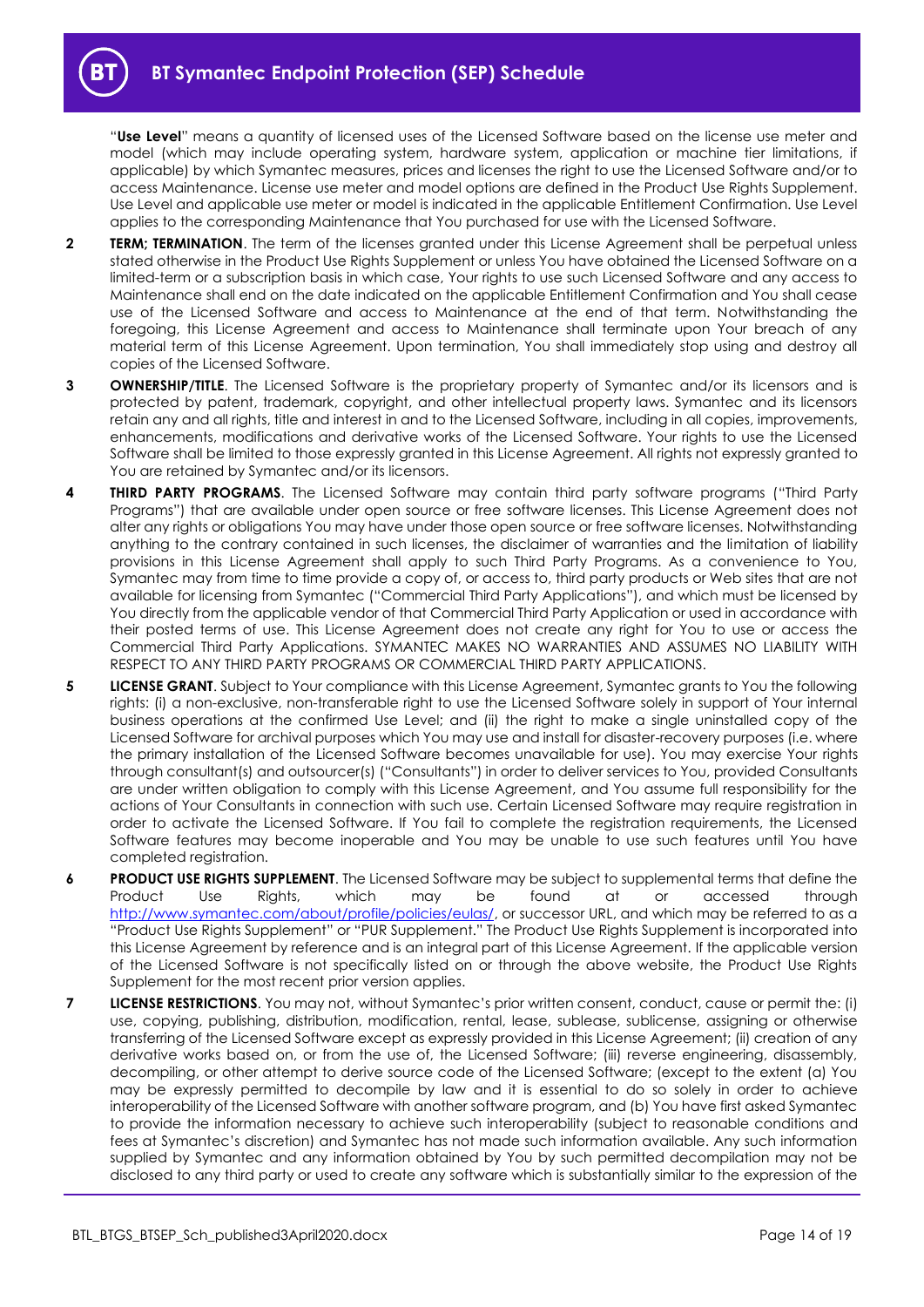Licensed Software. Requests for such information should be directed to Symantec Enterprise Customer Care pursuant to Section 21.3); (iv) use of the Licensed Software in connection with service bureau, facility management, timeshare, service provider or like activity whereby You operate or use the Licensed Software for the benefit of a third party; (v) use of the Licensed Software by any party other than You or Your Consultants; (vi) use of a later version of the Licensed Software other than the version that accompanies this License Agreement unless You have separately acquired the right to use such later version through an Entitlement Confirmation; nor (vii) use of the Licensed Software not in compliance with the Use Level indicated in the applicable Entitlement Confirmation. If Symantec provides the Licensed Software (viii) embedded, incorporated or loaded onto a physical hardware device or (xi) made available for download to a designated physical hardware device, then the license is restricted to use on that device only. Additionally, you may not, (a) modify, block, circumvent or otherwise interfere with any authentication, license key or security measures in the Licensed Software (b) use or permit use of the Licensed Software for on-line control equipment in hazardous environments requiring fail-safe performance, such as in the operation of nuclear facilities, aircraft navigation or aircraft communications systems, air traffic control, life support systems, human implantation, nuclear facilities or systems or weapons systems, or any other application known to You where product failure would lead to loss of life or catastrophic property damage, or in which the failure of the program could lead directly to death, personal injury, or severe physical or environmental damage.

- **8 MAINTENANCE RIGHTS AND RESTRICTIONS**. Symantec has no obligation under this License Agreement to offer a Maintenance product for the Licensed Software.
	- **8.1 Maintenance and Renewals**. Any Maintenance purchased for the Licensed Software is subject to Symantec's then current Maintenance and renewal policies, including end-of-life notifications. Maintenance is made available only for the specific Licensed Software, for the Use Level, and Maintenance term stated in the applicable Entitlement Confirmation. You must purchase the same Maintenance product for the aggregate Use Level of the corresponding Licensed Software. Maintenance purchased for a certain Licensed Software product, may not be used for a different Licensed Software product. Maintenance must be uninterrupted and renewed before the end of the current Maintenance term, otherwise, to purchase Maintenance, You will be required to pay the applicable Maintenance fees from the end of the most recently paid Maintenance term to the start date of the new Maintenance term and You may be subject to additional costs in accordance with Symantec's Maintenance policies, such as administrative and reinstatement costs. Maintenance must be purchased and renewed for the aggregate Use Level for the Licensed Software as indicated in all applicable Entitlement Confirmations. You must submit to Symantec, in writing, any request for a reduction in any Maintenance renewal quantity. Symantec, in its sole discretion, but acting reasonably, may accept a Maintenance order or renewal of a quantity less than the aggregate Use Level for the Licensed Software. To renew Maintenance for any Licensed Software for which the renewal was waived by Symantec, You may be required to pay Maintenance fees to cover the waived period before You may purchase a current Maintenance product. Any use of Maintenance without a valid Entitlement Confirmation is deemed a breach of this License Agreement.
	- **8.2 Technical Support**. Technical support will only be provided if the Maintenance product You have purchased includes technical support for the particular Licensed Software. Technical support will be performed in accordance with the terms and conditions published at [https://support.symantec.com/en\\_US/terms/support-fundamentals.html,](https://support.symantec.com/en_US/terms/support-fundamentals.html) or successor URL, and Symantec's then-current technical support policies.
	- **8.3 Content Update Rights and Restrictions**. If Content Updates are included in the Maintenance product that You have purchased, You are granted the right to receive and use such Content Updates as and when they are made generally available, for the Maintenance term, and for the Use Level, indicated on the applicable Entitlement Confirmation. Content Updates shall also be subject to any accompanying terms and conditions, and in any absence of or conflict with such terms, Content Updates are subject to this License Agreement. This License Agreement does not otherwise give You the right to obtain or use Content Updates, and any unauthorized access to or use of Content Updates is deemed a breach of this License Agreement.
	- **8.4 Product Updates/Upgrades Rights and Restrictions**. Product Updates/Upgrades to the Licensed Software may only be obtained for the Use Level indicated in the applicable Entitlement Confirmation(s). Any Product Updates/Upgrades to an existing license do not modify or alter Your Use Level and are provided under Symantec's then-current applicable policies. If You purchase a Cross-Grade to a different Licensed Software, then Symantec may issue a new Entitlement Confirmation on the condition that You cease using the replaced Licensed Software prior to use of such different Licensed Software. Product Updates/Upgrades shall be subject to any accompanying Entitlement Confirmation and accompanying terms and conditions, otherwise the Product Updates/Upgrades are subject to this License Agreement.

#### **9 LIMITED WARRANTY.**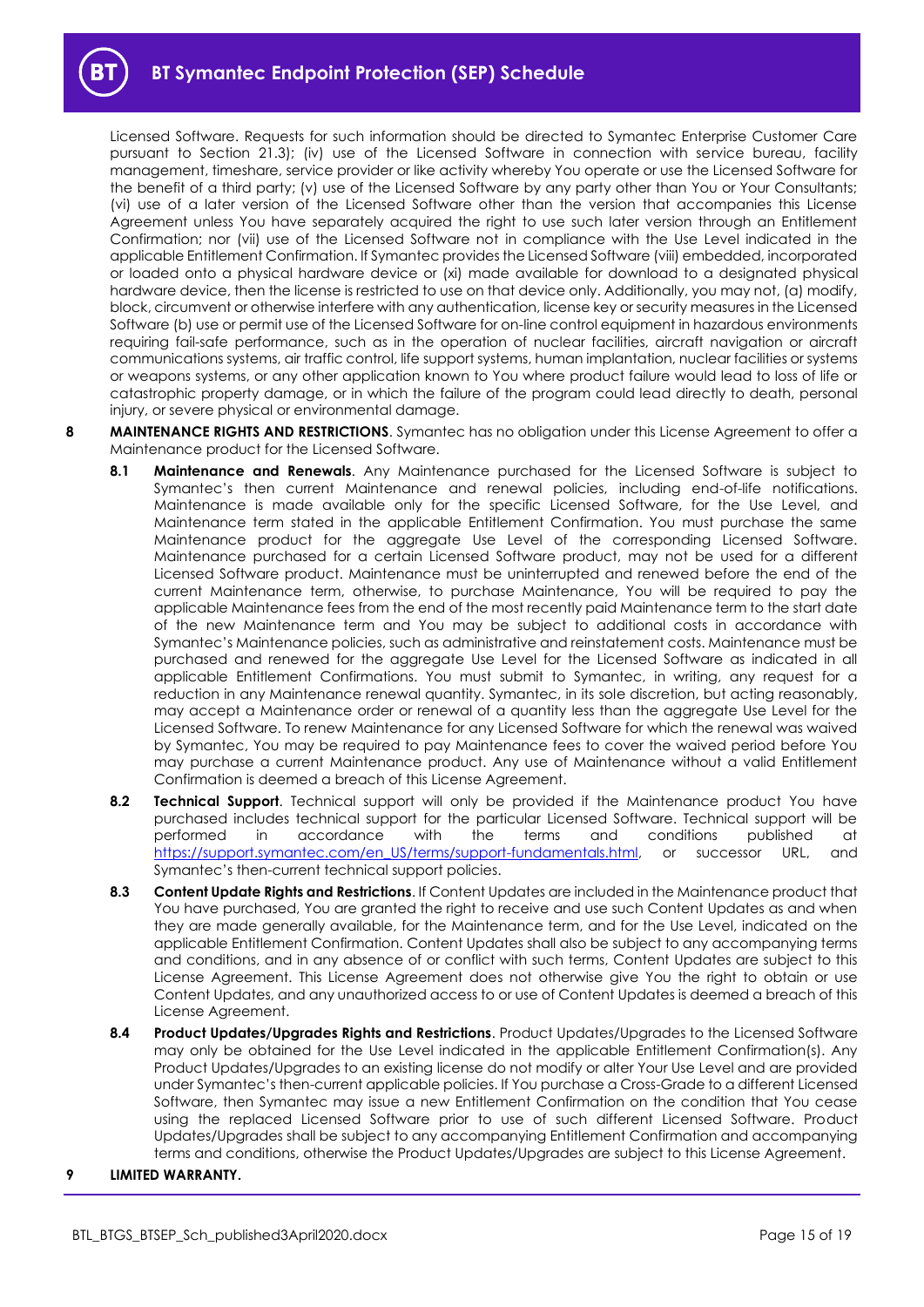- **9.1 MEDIA WARRANTY**. If Symantec provides the Licensed Software to You on magnetic media, subject to Your compliance with terms of this License Agreement, Symantec warrants that the magnetic media upon which the Licensed Software is recorded will not be defective under normal use, for a period of ninety (90) days from delivery. Symantec will replace any defective media returned to Symantec within the warranty period at no charge to You. The above warranty is inapplicable in the event the Licensed Software media becomes defective due to unauthorized use of the Licensed Software. THE FOREGOING IS YOUR SOLE AND EXCLUSIVE REMEDY FOR SYMANTEC'S BREACH OF THIS WARRANTY.
- **9.2 SOFTWARE PERFORMANCE WARRANTY**. Subject to Your compliance with the terms of this License Agreement, Symantec warrants that the Licensed Software, as delivered by Symantec and when used in accordance with the Documentation, will substantially conform to the Documentation for a period of ninety (90) days from delivery. If the Licensed Software does not comply with this warranty and such noncompliance is reported in writing by You to Symantec within the ninety (90) day warranty period, Symantec will do one of the following, selected at Symantec's sole reasonable discretion: either (i) repair the Licensed Software, (ii) replace the Licensed Software with software of substantially the same functionality, or (iii) terminate this License Agreement and refund the relevant license fees paid for such non-compliant Licensed Software. The above warranty specifically excludes defects resulting from accident, abuse, unauthorized repair, modifications or enhancements, or misapplication. **THE FOREGOING IS YOUR SOLE AND EXCLUSIVE REMEDY FOR SYMANTEC'S BREACH OF THIS WARRANTY**.
- **10 WARRANTY DISCLAIMERS. TO THE MAXIMUM EXTENT PERMITTED BY APPLICABLE LAW, THE WARRANTIES SET FORTH ABOVE ARE YOUR EXCLUSIVE WARRANTIES AND ARE IN LIEU OF ALL OTHER WARRANTIES, WHETHER EXPRESS OR IMPLIED, INCLUDING, BUT NOT LIMITED TO, THE IMPLIED WARRANTIES OF MERCHANTABILITY, SATISFACTORY QUALITY, FITNESS FOR A PARTICULAR PURPOSE, AND NONINFRINGEMENT OF INTELLECTUAL PROPERTY RIGHTS. SYMANTEC MAKES NO WARRANTIES OR REPRESENTATIONS THAT THE LICENSED SOFTWARE, CONTENT UPDATES, UPDATES OR UPGRADES WILL MEET YOUR REQUIREMENTS OR THAT OPERATION OR USE OF THE LICENSED SOFTWARE, CONTENT UPDATES, AND PRODUCT UPDATES/UPGRADES WILL BE UNINTERRUPTED OR ERROR-FREE. YOU MAY HAVE OTHER WARRANTY RIGHTS, WHICH MAY VARY FROM STATE TO STATE AND COUNTRY TO COUNTRY.**

**NOTWITHSTANDING ANY OTHER TERM IN THIS LICENSE AGREEMENT, SYMANTEC MAKES NO REPRESENTATIONS NOR ASSUMES ANY OBLIGATIONS REGARDING, ARISING FROM OR RELATED TO THE LEGALITY OF MONITORING, INSPECTION, DECRYPTION AND/OR RE-ENCRYPTION OF CUSTOMER CONTENT IN ANY PARTICULAR JURISDICTION,** 

**AND YOU SHALL BE SOLELY RESPONSIBLE, AND SYMANTEC SHALL HAVE NO RESPONSIBILITY FOR DETERMINING THAT YOUR PROPOSED OR ACTUAL USE OF THE LICENSED SOFTWARE COMPLIES WITH APPLICABLE LAWS. YOU ACKNOWLEDGE AND AGREE THAT YOU ARE SOLELY RESPONSIBLE FOR SELECTING CONFIGURATIONS, POLICIES AND PROCEDURES IN THE LICENSED SOFTWARE THAT ARE CONFIGURABLE INCLUDING, WITHOUT LIMITATION, THE SELECTION OF FILTERED CATEGORIES AND WEB APPLICATION CONTROLS, AND FOR ASSURING THAT THE SELECTION (A) CONFORMS TO YOUR POLICIES AND PROCEDURES AND (B) COMPLIES WITH ALL APPLICABLE LAWS.** 

**11 LIMITATION OF LIABILITY. TO THE MAXIMUM EXTENT PERMITTED BY APPLICABLE LAW AND REGARDLESS OF WHETHER ANY REMEDY SET FORTH IN THIS LICENSE AGREEMENT FAILS OF ITS ESSENTIAL PURPOSE, IN NO EVENT WILL SYMANTEC OR ITS LICENSORS, RESELLERS, SUPPLIERS OR AGENTS BE LIABLE TO YOU FOR (i) ANY COSTS OF PROCUREMENT OF SUBSTITUTE OR REPLACEMENT GOODS AND SERVICES, LOSS OF PROFITS, LOSS OF USE, LOSS OF OR CORRUPTION TO DATA, BUSINESS INTERRUPTION, LOSS OF PRODUCTION, LOSS OF REVENUES, LOSS OF CONTRACTS, LOSS OF GOODWILL, OR ANTICIPATED SAVINGS OR WASTED MANAGEMENT AND STAFF TIME; OR (ii) ANY SPECIAL, CONSEQUENTIAL, INCIDENTAL OR INDIRECT DAMAGES WHETHER ARISING DIRECTLY OR INDIRECTLY OUT OF THIS LICENSE AGREEMENT, EVEN IF SYMANTEC OR ITS LICENSORS, RESELLERS, SUPPLIERS OR AGENTS HAS BEEN ADVISED SUCH DAMAGES MIGHT OCCUR. IN NO CASE SHALL SYMANTEC'S LIABILITY EXCEED THE FEES YOU PAID FOR THE LICENSED SOFTWARE GIVING RISE TO THE CLAIM. NOTHING IN THIS LICENSE AGREEMENT SHALL OPERATE SO AS TO EXCLUDE OR LIMIT SYMANTEC'S LIABILITY TO YOU FOR DEATH OR PERSONAL INJURY ARISING OUT OF NEGLIGENCE OR FOR ANY OTHER LIABILITY WHICH CANNOT BE EXCLUDED OR LIMITED BY LAW. THE DISCLAIMERS AND LIMITATIONS SET FORTH ABOVE WILL APPLY REGARDLESS OF WHETHER OR NOT YOU ACCEPT THE LICENSED SOFTWARE OR PRODUCT UPDATES/UPGRADES.** 

**YOU ACKNOWLEDGE AND AGREE THAT SYMANTEC WILL HAVE NO LIABILITY WHATSOEVER FOR ANY CLAIMS, LOSSES, ACTIONS, DAMAGES, LIABILITIES, SUITS, PROCEEDINGS, COSTS, OR EXPENSES, INCLUDING REASONABLE LEGAL EXPENSES OR FEES ARISING OUT OF, RESULTING FROM OR RELATING TO: (A) THE USE OF THE LICENSED SOFTWARE BY YOU OR BY THIRD PARTIES; (B) SECURITY BREACHES; (C) EAVESDROPPING, INTERCEPTION, FAILURE OF DELIVERY OR LOSS OF DATA SENT, STORED, OR RECEIVED WHILE USING THE LICENSED SOFTWARE; OR (D) USE OR LOSS OF YOUR SOFTWARE, FIRMWARE, INFORMATION OR MEMORY DATA CONTAINED IN, STORED ON, OR INTEGRATED WITH ANY SOFTWARE RETURNED TO SYMANTEC UNDER THIS LICENSE AGREEMENT. THESE LIMITATIONS SHALL APPLY EVEN IF SYMANTEC HAS BEEN ADVISED OF THE POSSIBILITY OF SUCH DAMAGES AND NOTWITHSTANDING ANY FAILURE OF ESSENTIAL PURPOSE OF ANY LIMITED REMEDY.**

**12 INDEMNITY**. You, on behalf of Yourself and Your agents, officers, directors, employees or affiliates shall defend and indemnify and hold Symantec and its affiliates, shareholders, employees, agents, and subcontractors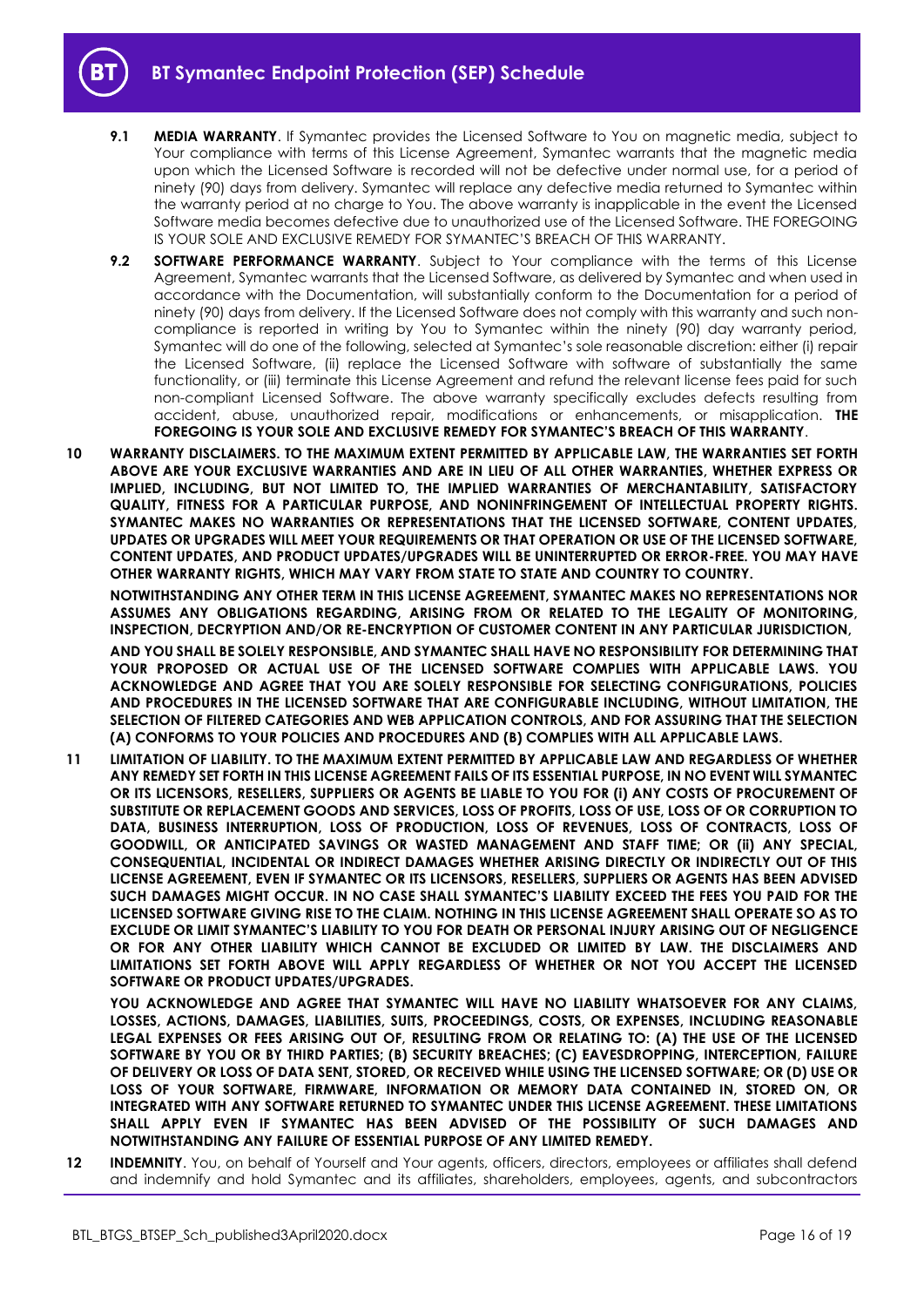harmless against all claims, losses, actions, damages, liabilities, suits, proceedings, costs, and expenses including reasonable legal expenses and fees arising out of, resulting from or relating to: (a) any breach of a representation or warranty made by You in this License Agreement; (b) Your failure to comply with any applicable laws or regulations; (c) Your modification of the Licensed Software, and any claim against Symantec in connection with any unauthorized installation, use, copying, access or distribution of any Licensed Software that Symantec has provided to You under this License Agreement; (d) any alleged infringement or misappropriation of any intellectual property rights of any third party based on or related to Licensed Software modifications not made by Symantec, (e) any alleged eavesdropping, interception, failure of delivery or loss of data sent, stored or received using the Licensed Software, and/or (f) Your breach of this License Agreement.

- 13 **CONFIDENTIAL INFORMATION**. You may have access to information that is confidential to Symantec ("Confidential Information") under this License Agreement. Confidential Information means all information of a confidential or proprietary nature, whether or not specifically labeled or identified as "confidential," in any form or medium, and includes but is not limited to the Licensed Software, the terms and pricing for the Licensed Software, Collected Data, and any other information clearly identified as confidential or by its nature reasonably considered proprietary or confidential. You will hold Symantec's Confidential Information in confidence and will not disclose the Confidential Information to any third party. You will use the same degree of care, but no less than a reasonable degree of care, to prevent the unauthorized use, dissemination or publication of the Confidential Information as You use to protect Your own confidential information of a like nature. You will use the Confidential Information only as needed to exercise the licenses granted to You under this License Agreement. Confidential Information does not include any information that: (a) was rightfully in the possession of, or was known by, a party prior to its receipt from the other party, without an obligation to maintain its confidentiality; (b) is or becomes generally known to the public without violation of this License Agreement; (c) is rightfully obtained by a party from a third party, without an obligation to keep such information confidential; or (d) is independently developed by a party. You may disclose Confidential Information as required by law or court order, provided You notify Symantec in writing of the requirement for disclosure in advance, provide Symantec a reasonable opportunity to limit the scope of disclosure, and only disclose as much of the Confidential Information as is required by law and subject to foregoing limited scope.
- **14 DATA COLLECTION**. To the extent that Symantec processes any Personal Information in accordance with Your use of the Licensed Software and/or Maintenance/Support, Symantec will be the Data Processor and You will be the Data Controller. You undertake to obtain all necessary consents, permits or licenses, and to comply with all applicable data protection legislation, in particular the Data Protection Directive (95/46/EC) or any successor legislation, with regards to the provision of Personal Information to Symantec in accordance with this License Agreement. Symantec shall process Personal Information as is necessary to (i) enable, optimize and provide the Licensed Software and/or Maintenance/Support to You and Your users, (ii) to administer and enforce its License Agreements with You, (iii) to make recommendations regarding usage of the Licensed Software, Maintenance/Support and other Symantec products and services, (iv) to improve and develop Symantec's products and services including, without limitation, for security research and development, or threat detection and security reporting purposes, and (v) to generate statistical reports and analysis about use of the Licensed Software and/or Maintenance/Support (including analysis related to security trends and data patterns, and comparisons in Symantec's aggregated install base) (collectively "Reports"). Symantec shall implement and maintain appropriate technical and organisational measures to protect the Personal Information processed under this License Agreement against accidental loss, destruction, damage, alteration or disclosure. You hereby consent for Symantec to transfer Personal Information, as maybe required to provide the Licensed Software and/or Maintenance/Support pursuant to this License Agreement, to the United States or other countries that may have different data protection laws than the region in which You are located and may be accessed by Symantec employees, contractors, partners and vendors for the purposes described above. Where transfers of Personal Information are made from the European Economic Area to outside the European Economic Area, You agree that Symantec will execute Standard Contractual Clauses on your behalf. In the event of a conflict between the clauses of this License Agreement and the Standard Contractual Clauses with respect to data processed under this License Agreement, the terms of the Standard Contractual Clauses will prevail to the extent of the conflict. Your acceptance of this License Agreement shall be treated as Your signature of the Standard Contractual Clauses.
- **15 AUDIT RIGHTS**. Symantec may audit Your use of the Licensed Software and Maintenance to verify that Your usage complies with applicable Entitlement Confirmation(s), including without limitation through collection and use of Collected Data, self-certifications, on-site audits and/or audits done using a third party auditor. An audit will be done upon reasonable notice and during normal business hours, but not more often than once each year unless a material discrepancy was identified during the course of a prior review. You agree to implement internal safeguards to prevent any unauthorized copying, distribution, installation, or use of, or access to, the Licensed Software. You further agree to keep records sufficient to certify Your compliance with this License Agreement, and, upon request of Symantec, provide and certify metrics and/or reports based upon such records and accounting for both numbers of copies (by product and version) and network architectures as they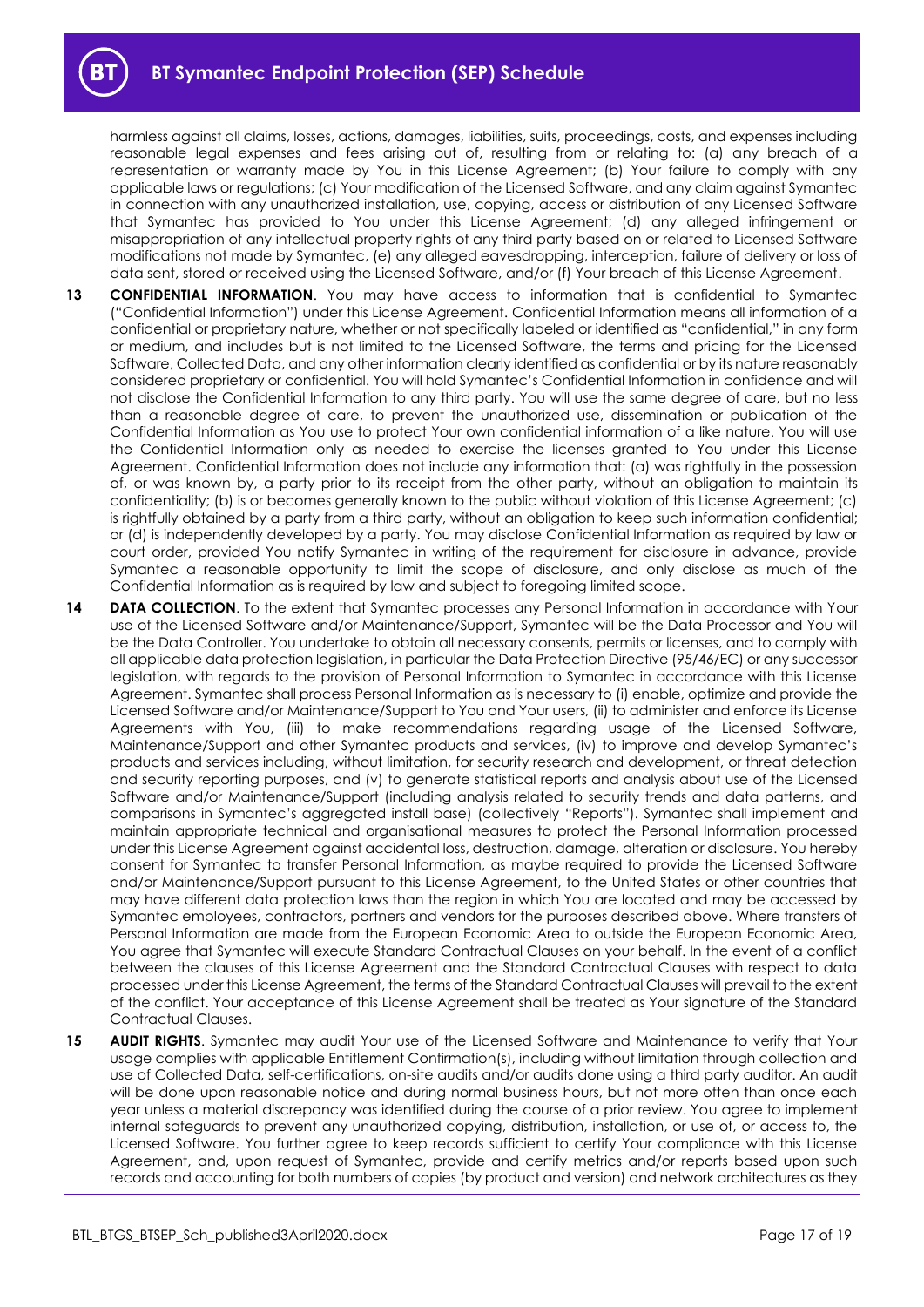may reasonably relate to Your licensing and deployment of the Licensed Software. If Your usage of the Licensed Software or Maintenance is not compliant, You will promptly submit an order within thirty (30) days, at Manufacturer's Suggested Reseller Price (MSRP), or as mutually agreed upon with Symantec, applicable to Your use of the Licensed Software or Maintenance in excess of Your entitlement rights including, but not limited to software license fees , new and lapsed Maintenance fees, and reinstatement costs. Lapsed Maintenance or excess subscription fees will be calculated at a minimum of one (1) year, unless an accurate calculation can be determined. Symantec reserves the right to charge interest at the rate of one and one-half percent (1½%) per month or the highest interest rate allowed by law, whichever is lower, from the date on which such amount became due. Symantec shall bear the costs of any such audit, except where the audit demonstrates that the MSRP value of Your non-compliant usage exceeds five percent (5%) of the MSRP value of Your compliant deployments. In such case, in addition to purchasing appropriate licenses and Maintenance for any overdeployed Licensed Software, You shall reimburse Symantec for the costs for the audit.

- **16 SOFTWARE EVALUATION**. If the Licensed Software is provided to You for evaluation purposes and You have an evaluation agreement with Symantec for the Licensed Software, Your rights to evaluate the Licensed Software will be pursuant to the terms of such evaluation agreement. If You do not have an evaluation agreement with Symantec for the Licensed Software and if You are provided the Licensed Software for evaluation purposes, section 5, License Grant, is hereby replaced with the following terms and conditions. Symantec grants to You a nonexclusive, temporary, royalty-free, non-assignable license to use the Licensed Software solely for internal non-production evaluation subject to the applicable Product Use Rights. Such evaluation license shall terminate (i) on the end date of the pre-determined evaluation period, if an evaluation period is pre-determined in the Licensed Software or (ii) sixty (60) days from the date of Your initial installation of the Licensed Software, if no such evaluation period is pre-determined in the Licensed Software ("Evaluation Period"). The Licensed Software may not be transferred and is provided "AS IS" without warranty of any kind. You are solely responsible to take appropriate measures to back up Your system and take other measures to prevent any loss of files or data. The Licensed Software may contain an automatic disabling mechanism that prevents its use after a certain period of time. Upon expiration of the Licensed Software Evaluation Period, You will cease use of the Licensed Software and destroy all copies of the Licensed Software. All other terms and conditions of this License Agreement shall otherwise apply to Your evaluation of the Licensed Software.
- **17 U.S. GOVERNMENT COMMERCIAL LICENSE RIGHTS**. The Licensed Software and accompanying documentation is deemed to be "commercial computer software" and "commercial computer software documentation" respectively, as defined in DFAR Section 227-7202 and FAR 12.212 as applicable. Any use, modification, reproduction release, performance, display or disclosure of the Licensed Software by the U.S. Government shall be solely in accordance with the terms of this License Agreement, and except as otherwise explicitly stated in this License Agreement all provisions of this License Agreement shall apply to the U.S. Government.
- **18 EXPORT REGULATION**. The export, re-export, or in-country transfer of the Licensed Software and related technical data and services (collectively "Controlled Technology") is subject to the export laws and regulations of the U.S. and other jurisdictions including, but not limited to, the U.S. Export Administration Regulations, European Union Council Regulations, and Singapore Strategic Goods Control Act. The export or re-export of Controlled Technology in violation of the foregoing laws and regulations is strictly prohibited. Controlled Technology may also be subject to import, distribution, transfer or use restrictions requiring that You act prior to download or use of the Controlled Technology. Controlled Technology is prohibited for export or reexport to Cuba, North Korea, Iran, Syria, Sudan, the Crimea Region of Ukraine and to any other country or region subject to trade sanctions. You may not export any Controlled Technology related to the use or development of missiles or chemical, biological, and nuclear weapons. Furthermore, You may not export any Controlled Technology to any military entity, or to any other entity for any military purpose, unless subject to a valid license specifically permitting such export. You represent that You are neither located in, nor a resident or national of, any prohibited country or region. You further represent that You are not a sanctioned person or entity named on a U.S. or other government list (including, but not limited to, lists published by the U.S. Bureau of Industry and Security, U.S. Directorate of Defense Trade Controls, U.S. Office of Foreign Assets Control, European Union, and United Nations). You shall not, directly or indirectly, facilitate giving a sanctioned country or entity access to Controlled Technology. You agree that you will comply with all applicable export or import control laws and regulations and obtain appropriate U.S. and foreign governmental authorizations before exporting, re-exporting, importing, transferring or using any Controlled Technology. You represent and warrant to Symantec that You will comply with Title 15 of the US Code of Federal Regulations Subchapter C Part 762 and other applicable record keeping regulations of the U.S. and other jurisdictions (the "Record Keeping Requirements") related to or arising from the subject matter of this License Agreement. Upon ten (10) business days' notice, or as soon as practicable if required sooner by a government or regulatory official request, You shall provide Symantec with electronic copies (unless in a format as otherwise agreed by the parties) of all relevant records required to be retained by You pursuant to the Record Keeping Requirements.
- **19 PRODUCT MISUSE**. You may not use the Licensed Software in an electronic communications network that is used wholly or mainly for the provision of publicly available electronic communications services ("Public Network") in